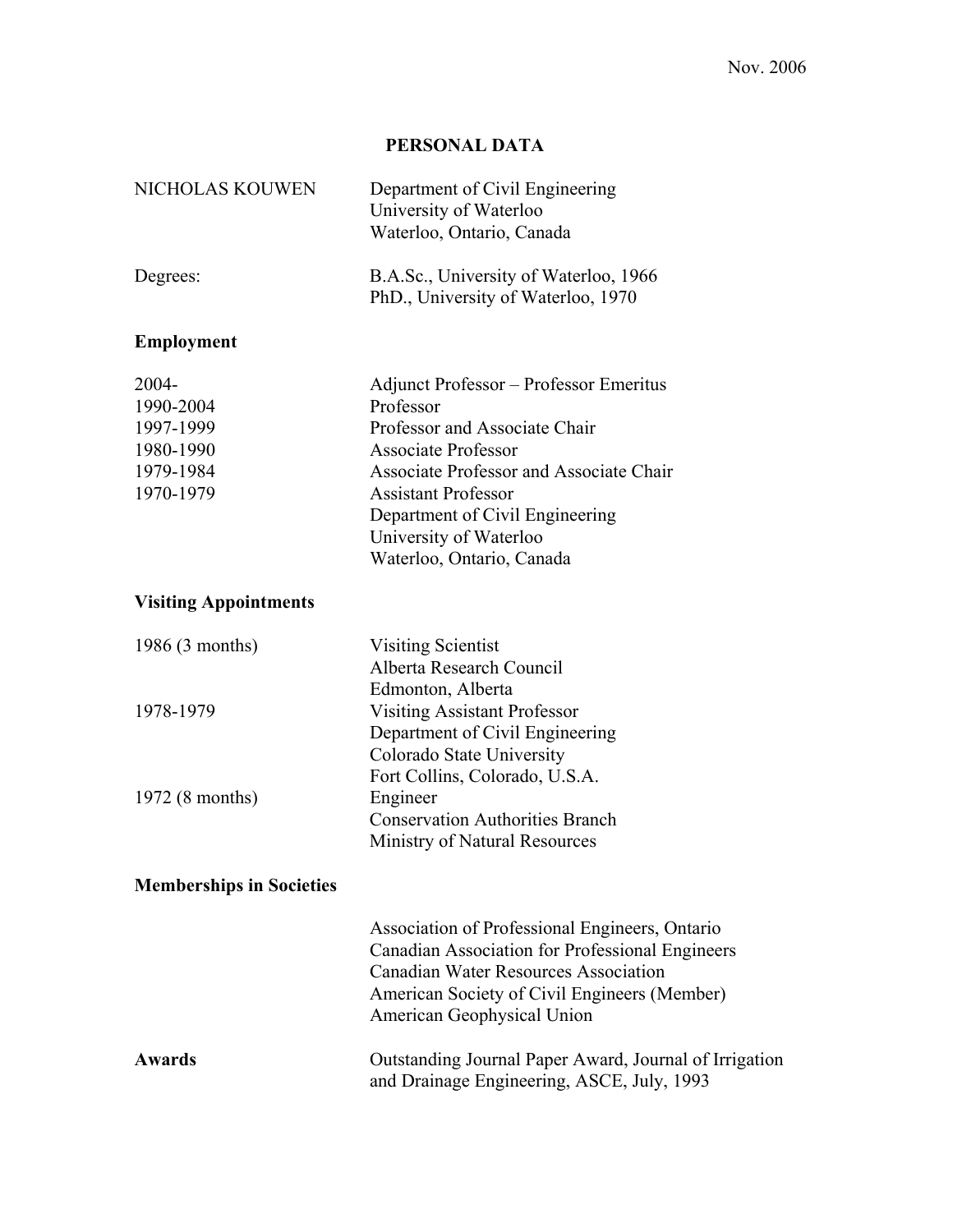# **PUBLICATIONS**

#### **Refereed Publications (Journals)**

- 1. Bingeman, A.K, N. Kouwen, M. ASCE and E. D. Soulis, 2006, "Validation of the hydrological processes in a hydrological model." *Journal of Hydrologic Engineering*, ASCE. 11 (5),451-463.
- 2. Toth, B., A. Pietroniro, F.M. Conley and N. Kouwen. 2006. "Modelling climate change impacts in the Peace and Athabasca catchment and delta I – hydrological model application. Hydrological Process 20, Special Northern Rivers Ecosystem Initiative Issue. In Print
- 3. Pietroniro, A., R. Leconte, B. Toth, D.L. Peters, N. Kouwen F.M. Conley and T. Prowse. 2006. "Modelling climate change impacts in the Peace and Athabasca catchment and delta III – Integrated model assessment Hydrological Process 20, Special Northern Rivers Ecosystem Initiative Issue. In Print
- 4. Fassnacht, S.R., Z.-L. Yang, K.R. Snelgrove, E.D. Soulis and N. Kouwen. 2006. "Effects of Averaging and Separating Soil Moisture and Temperature in the Presence of Snow Cover in a SVAT and Hydrological Model for a Southern Ontario, Canada, Watershed". J. of Hydrometeorology, AMS. 7, 298-304.
- 5. Stadnyk, T., N. St.Amour, N. Kouwen, T.W.D. Edwards, A. Pietroniro and J.J. Gibson. 2005. "A groundwater separation study in boreal wetland terrain: The WATFLOOD hydrological model compared with stable isotope tracers", *Isotopes in Environmental and Health Studies*, 41(1), 49-68.
- 6. Kouwen, N, M. Danard, A. Bingeman, W. Luo, F.R. Seglenieks and E.D. Soulis. 2005. "Case Study: Watershed Modeling with Numerical Weather Model Data", *Journal of Hydrologic Engineering*, ASCE. 10 (1), 23-38
- 7. Fassnacht, S.R., F. Yusuf, and N. Kouwen. "Paralysing January 1999 Snowstorms Produced Minimal Streamflow for Southern Ontario". *Canadian Water Resources Journal* 29 (1), 1-12.
- 8. L.F. León, E.D. Soulis, N. Kouwen, and G.J. Farquhar, "Modeling Diffuse Pollution with a Distributed Approach", *Journal Water Science and Technology*, IWA 9(45), In Print.
- 9. Benoit, R., N. Kouwen, W. Yu, S. Chamberland and P. Pellerin. 2004. "Hydrometeorological Aspects of Real-time Ultrafine Forecast Support during the Special Observing Period of the MAP". Special Issue Hydrology and Earth Systems Sciences 7(6), 877 - 889
- 10. Benoit, R., C. Schär, P. Binder, S. Chamberland, H.C. Davies, M. Desgagné, C. Girard, C. Keil, N. Kouwen, D. Lüthi, D. Maric, E. Müller, P. Pellerin, J. Schmidli, F. Schubiger, C. Schwierz, M. Sprenger, A. Walser, S. Willemse, W. Yu and E. Zala. 2002. "The real-time ultrafinescale forecast support during the Special Observing Period of the MAP" Bulletin of the AMS (BAMS). Jan. 85-109.
- 11. Samani, J.M.N. and N. Kouwen, 2002. "Stability and Erosion in Grassed Channels", *Journal of Hydraulic Engineering*, ASCE. 128(1), 40-45.
- 12. Cranmer, A, Kouwen and S.F. Mousavi. 2001. "Proving WATFLOOD: Modelling the Non-Linearities of Hydrologic Response to Storm Intensities", *Canadian Journal of Civil Engineering*. 28, 837-855.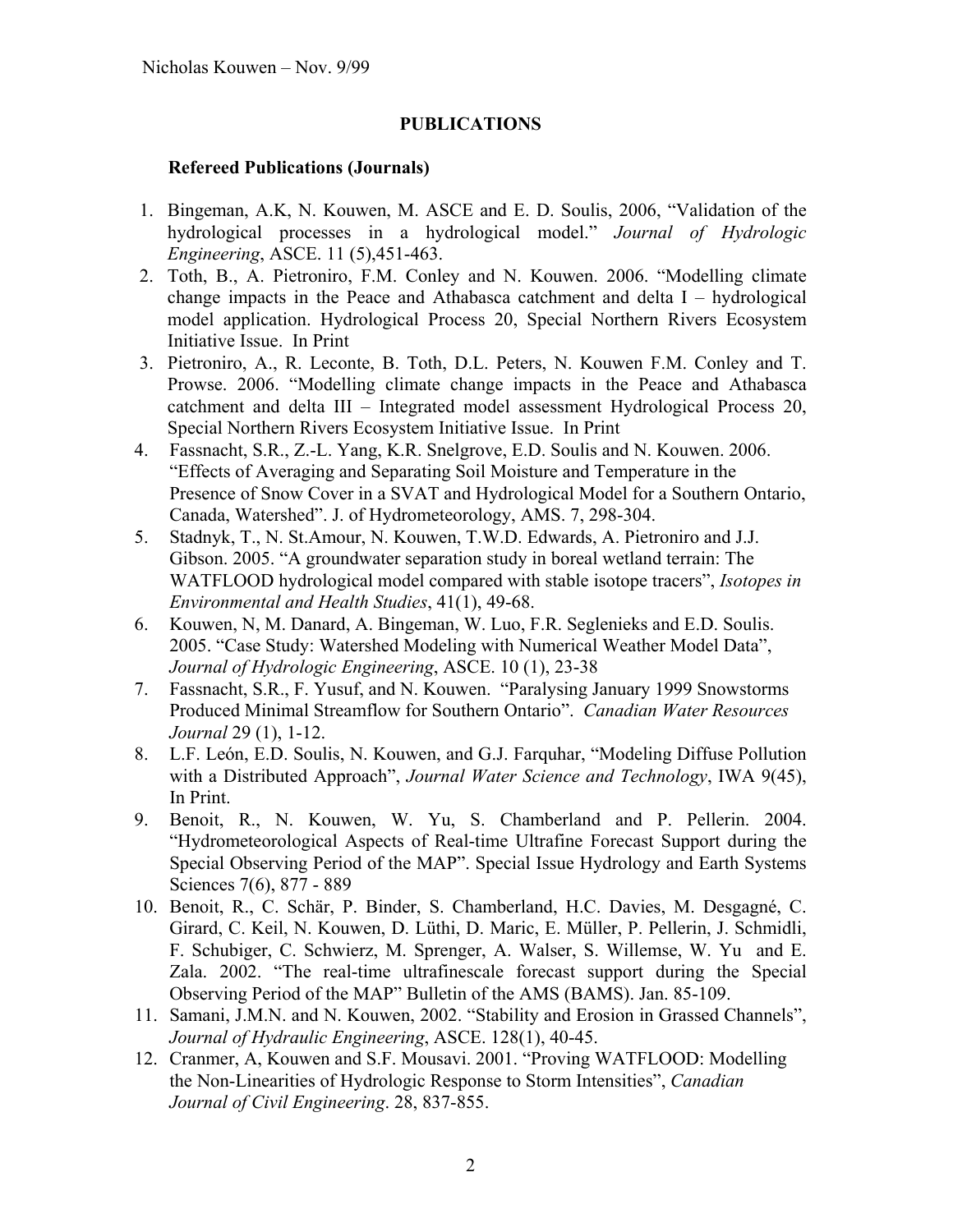- 13. Fassnacht, S.R., N. Kouwen, and E.D. Soulis. 2001. "Surface temperature adjustments to improve weather radar representation of multi-temporal winter precipitation accumulations." Journal of Hydrology, 253(1-4):148-168.
- 14. Arora, V., F. Seglenieks, N. Kouwen, and E.D. Soulis. 2001. "Scaling Aspects of River Flow Routing", Hydrological Processes 15, 461-477.
- 15. L. Leon, E.D. Soulis and G.J. Farquhar. 2001. "Non-point Source Pollution: A Distributed Water Quality Modeling Approach", *Water Research*, Elsevier Science. 35(4), 997-1007.
- 16. Kouwen, N. and M. Fathi-Moghadam, 2000. "Friction Factors for Coniferous Trees along Rivers", *Journal of Hydraulic Engineering*, ASCE. 126(10), 732-740.
- 17. Soulis, E.D., K.R. Snelgrove, N. Kouwen, F. Seglenieks and D.L. Verseghy, 2000. "Towards closing the vertical water balance in Canadian atmospheric models: coupling of the land surface scheme CLASS with the distributed hydrological model WATFLOOD", Atmosphere-Ocean. 38(1). 251-269.
- 18. Benoit, R., P. Pellerin, N. Kouwen, H. Ritchie, N. Donaldson, P. Joe and E.D. Soulis, 2000. "Toward the use of Coupled Atmospheric and Hydrologic Models as Regional Scale", *Monthly Weather Review*. 128(6), 1681-1706.
- 19. McKillop, R., N. Kouwen and E.D. Soulis, "Modeling the Rainfall-Runoff Response of a Headwater Wetland", *Water Resources Research*, Am. Geophysical Union. Vol. 35, No. 4, 1165-1177. 1999
- 20. Fassnacht, S.R., E.D. Soulis, and N. Kouwen, 1999. "Algorithm application to improve weather radar snowfall estimates for winter hydrologic modelling." *Hydrological Processes*, **13**(18): 3017-3039.
- 21. Fassnacht, S.R., J. Innes, N. Kouwen, and E.D. Soulis, 1999. "The specific surface area of fresh dendritic snow crystals." *Hydrological Processes*, **13**(18): 2945-2962.
- 22. Hamlin, L., A. Pietroniro, T. Prowse, E.D. Soulis, and N. Kouwen, "Application of indexed snowmelt algorithms in a northern wetland regime", *Hydrologic Processes,*  Vol. 12, pp. 1641-1657. 1998.
- 23. Pietroniro, A., D.T. Prowse, L. Hamlin, N. Kouwen and E.D. Soulis, "Application of a grouped response unit hydrologic model to a northern wetland region", *Hydrological Processes, Vol. 10, pp. 1245-1263. 1996.*
- 24. Fathi-Moghadam and N. Kouwen, "Nonrigid, Nonsubmerged, Vegetative Roughness on Floodplains", *Journal of Hydraulic Engineering*, Vol. 123, No. 1, 1997, pp. 51-57.
- 25. Rotunno Filho, O,C., P.M. Treitz, E.D. Soulis, P.J. Howarth and N. Kouwen, "Texture processing of synthetic aperture radar data using second-order spatial statistics", *Journal of Computers and Geosciences*,.Vol. 22, No. 1, 1996, pp. 27-34.
- 26. Pietroniro, A. , T.D. Prowse, L. Hamlin, N. Kouwen and E.D. Soulis, "Application of a grouped response unit hydrologic model to a northern wetland region", *International Journal of Hydrologic Processes*, Vol. 10, 1996. pp. 1245-1261.
- 27. Rotunno Filho, O.C., E.D. Soulis, A. Abdeh-Kolachi, N. Kouwen, T. Pultz and Y. Chevier, 1996, "Soil Moisture in Pasture Fields using ERS-1 Synthetic Aparture Radar: Preliminary Results", *Canadian Journal of Remote Sensing*, Vol. 22, No. 1, pp. 95-107.
- 28. Joe, P., C. Crozier, N. Donaldson, D. Etkin, S. Clodman, J. Abraham, S. Siok, H-P. Biron, M. Leduc, P. Chadwck, S. Knott, J. Archibald, G. Vickers, S. Blackwell, R.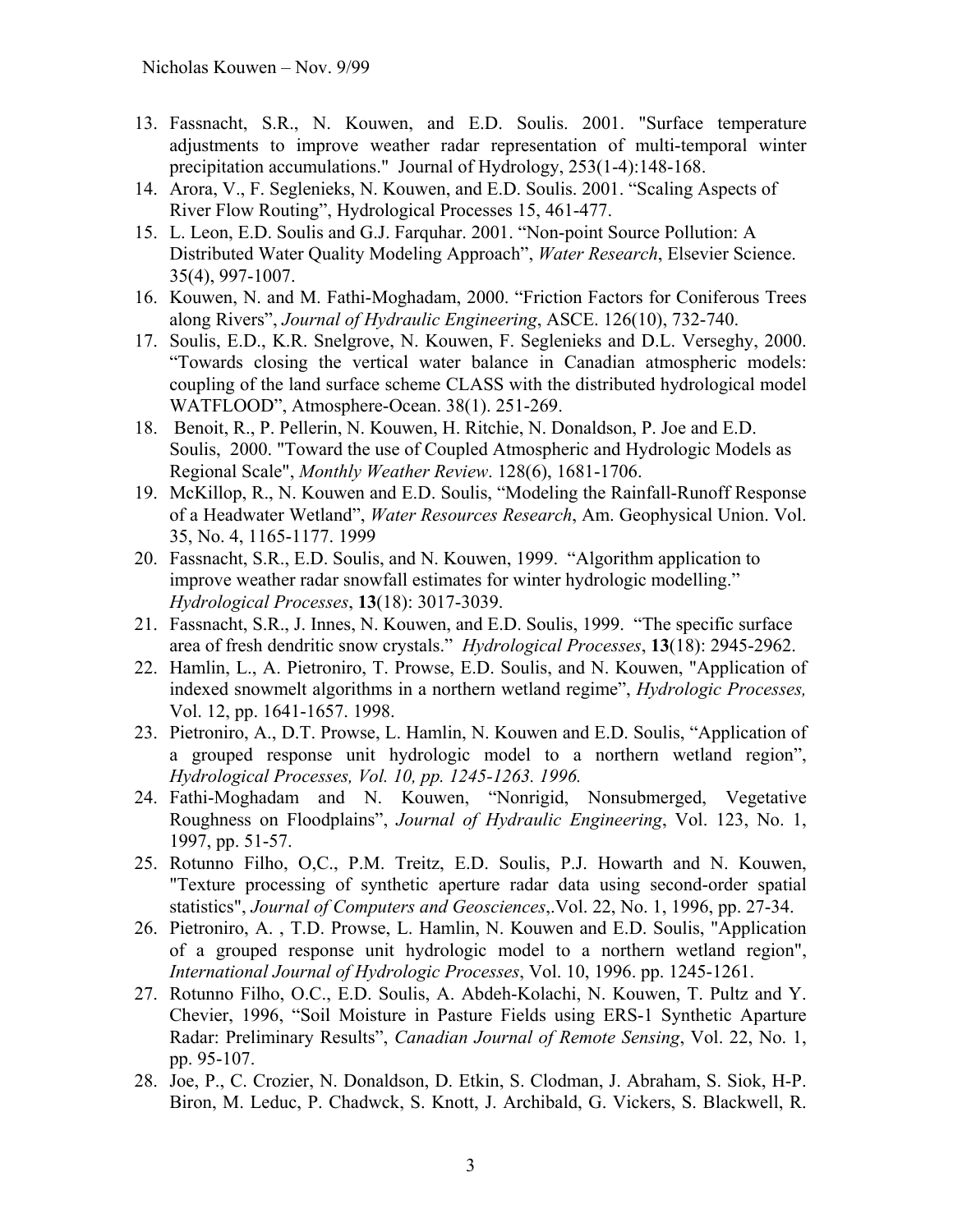Drouillard, A. Whitman, H. Brooks, N. Kouwen, R. Verret, G. Fournier and B. Kochtubajda, "Recent Progress in the Operational Forecasting of Summer Severe Weather, *Atmosphere-Ocean: International Decade for Natural Disaster Reduction,* Special Volume, 33(1), 1995, 249-302.

- 29. Donald, J.R., E.D. Soulis, N. Kouwen, A. Pietroniro, "A land cover-based snow cover representation for distributed hydrologic models*", Water Resources Research*. 31(4) April 1995, 995-1009.
- 30. Joy, D.M., W.C. Lennox, N. Kouwen, "Stochastic Model of Particulate Transport in a Porous Medium", *ASCE J. of Hydraulic Engineering,* 119(7), July, 1993, 846-861.
- 31. Kouwen, N., E.D. Soulis, A. Pietroniro, J. Donald and R.A. Harrington, "Grouping Response Units for Distributed Hydrologic Modelling", *ASCE J. of Water Resources Management and Planning*, 119(3), May/June, 1993, 289-305.
- 32. Donald, J.R., F.R. Seglenieks, E.D. Soulis and N. Kouwen, "Mapping Partial Snow Cover During the Melt Season using C-Band SAR Imagery", *Can. J. of Remote Sensing*, 19(1), Jan. 1993, 68-76.
- 33. Pietroniro, A., E.D. Soulis, N. Kouwen, O. Rotunno and D.W. Mullins, "Extracting Soil Moisture Information From C-Band Wide Swath SAR Imagery", *Can. J. of Remote Sensing*, 19(1), Jan. 1993, 77-82.
- 34. Kouwen, N., "A Modern Method for the Design of Grassed Channels", *J. of the Irrigation and Drainage Engineering*, ASCE, Vol. 118, No. 5, Oct. 1992. pp. 733- 743. (Outstanding Paper Award)
- 35. Kite, G.W. and N. Kouwen, "A Semi-Distributed Model for a Mountain Watershed", *Water Resources Research*, 28(12), Dec. 1992, 3193-3200.
- 36. Joy, D.M., W.C. Lennox and N. Kouwen, "Particulate Transport in a Porous Media under Non-linear Flow Conditions", *J. of Hydraulic Research*, IAHR, 1991, 373- 385.
- 37. Dalezios, N.R., N. Kouwen, and P.C. Linardis, "Modeling and Navigating Space-Time Drift if Digitized Radar Rainfall Patterns", Journal of Remote Sensing, 1990, pp. 1055-1064.
- 38. Dalezios, N.R. and N. Kouwen, "Radar Signal Interpretation in Warm Season Rainstorms", Nordic Hydrology, 1990, pp. 47-64.
- 39. Tao T., and N. Kouwen, "Remote Sensing and Fully Distributed Modeling for Flood Forecasting", Journal of Water Resources Planning and Management, ASCE, Vol. 115, No. 6, November 1989, pp. 809-823.
- 40. Kouwen, N. and G. Garland, "Resolution Considerations in Using Radar Rainfall Data for Flood Forecasting", Canadian Journal of Civil Engineering. Vol. 16, June 1989. pp. 279-289.
- 41. Kouwen, N. "Field Estimation of the Biomechanical Properties of Grass" Journal of Hydraulic Research. Vol. 26, No. 5, 1988, pp. 559-568.
- 42. Kouwen, N., "WATFLOOD: A Micro-Computer based Flood Forecasting System based on Real-Time Weather Radar", Canadian Water Resources Journal, Vol. 13, No. 1, 1988, pp. 62-77.
- 43. Puskas, J., E. McBean and N. Kouwen, "Behaviour and Transport of Oil Under Ice", Canadian Journal for Civil Engineering, Vol. 14, 1987, pp. 510- 518.
- 44. Kouwen, N.,and M.F.N. Mohsen, "Increased Sump Capacity A Model Study", Canadian Journal of Civil Engineering, CSCE, Vol. 10, No. 2, 1983, pp. 232-240.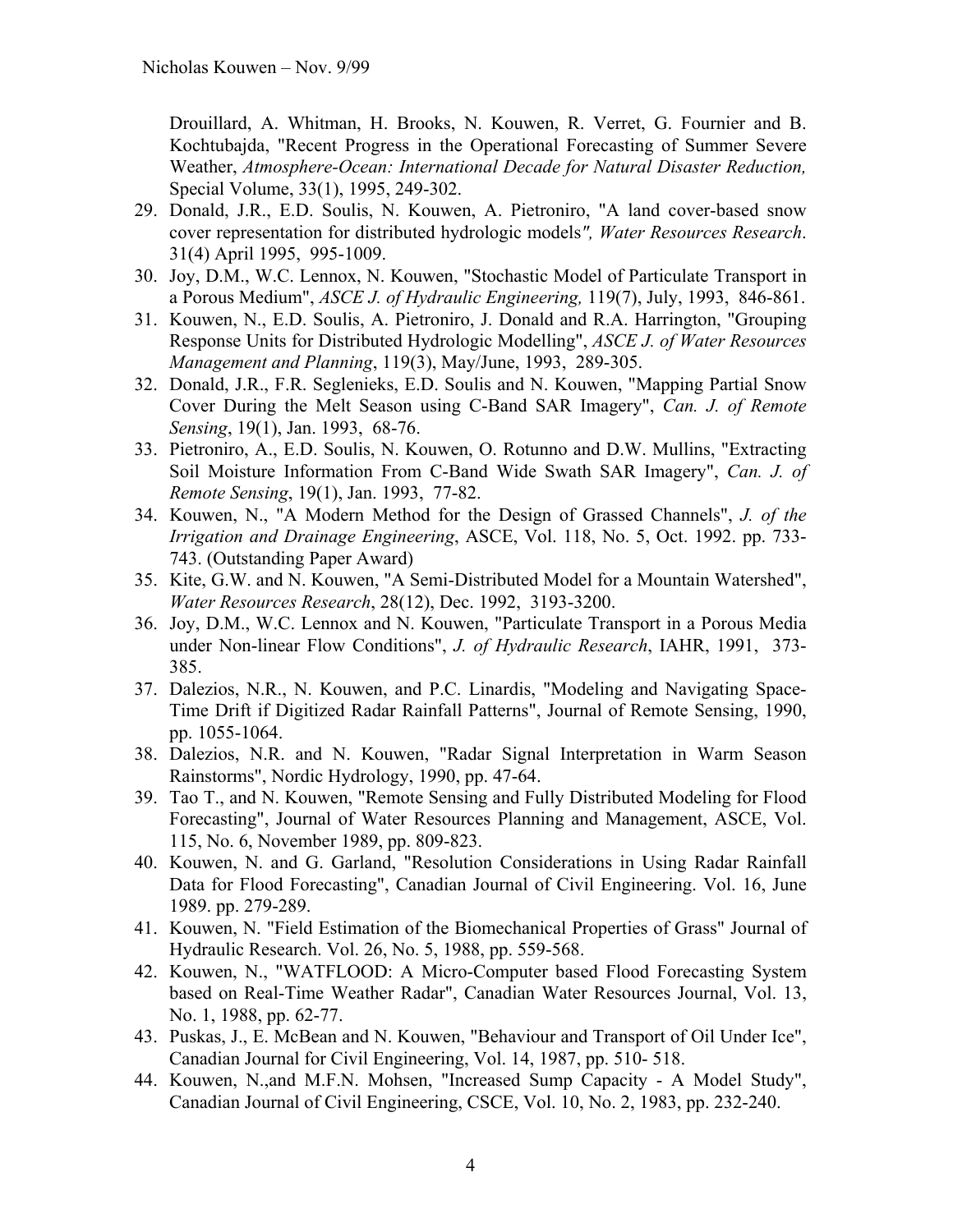- 45. Kouwen, N., R.M. Li and D.B. Simons, "Flow Resistance in Vegetated Waterways", Transactions, ASAE, Vol. 24, No. 3, May-June 1981,pp. 684-698.
- 46. Kouwen, N. and R.M. Li, "Biomechanics of Vegetative Channel Linings", Journal of the Hydraulics Division, ASCE, Vol. 106, No. HY6, June 1980, pp. 1085-1103.
- 47. Mohsen, M.F.N., G.J. Farquhar and N. Kouwen, "Gas Migration and Vent Design at Landfill Sites", Water, Air and Soil Pollution, Vol. 13, 1980, pp. 79- 97.
- 48. McBean, E., G.J. Farquhar, N. Kouwen, and D. Dubec, "Predictions of Ice Cover Development in Streams and its Effect on Dissolved Oxygen", Canadian Journal of Civil Engineering, Vol. 6, No. 2, 1979, pp. 197-207.
- 49. Harrington, R.A., N. Kouwen and G.J. Farquhar,"Behaviour of a Hydrodynamic Finite Element Model", Finite Elements in Water resources, Vol. 1, No. 6.
- 50. Mohsen, F.N., G.J. Farquhar and N. Kouwen, "Modelling Methane Migration in Soil", Journal of Applied Mathematical Modelling, Vol. 2, Dec. 1978, pp. 294-301.
- 51. Weaver, D.S., F.A. Adubi and N. Kouwen, "Flow Induced Vibration of a Hydraulic Valve and their Elimination", Journal of Fluid Engineering, ASME, Vol. 100, No. 2, June 1978, pp. 239-245.
- 52. Kouwen, N., R.A. Harrington and S.I. Solomon, "Principles of a Gradually Varied Flow Model", Journal of the Hydraulics Division, ASCE, Vol. 103, No. HY5, May 1977, PP. 531-542.
- 53. Constable, T.W., N. Kouwen and S.I. Solomon, "A Square Grid Model for Assessing the Environmental Impact of Alternative Land Uses", Canadian Journal of Civil Engineering, Vol. 3, No. 2, 1976, pp. 209-218.
- 54. Mohsen, F.N., P.E. Wisner and N. Kouwen, "Removal of Air from Waterlines by Hydraulic Means", Journal of the Hydraulics Division, ASCE, Vol. 101, No. HY2, Feb. 1975, pp. 243-257.
- 55. Kouwen, N. and T.E. Unny, "Flexible Roughness in Open Channels", Journal of the Hydraulics Division, ASCE, Vol. 99, No. HY5, May 1973, PP. 713-728.
- 56. Kouwen, N., T.E. Unny and H.M. Hill, "Flow Retardance in Vegetated Channels", Journal of the Irrigation and Drainage Division, ASCE, Vol. 95, No. IR2, June 1969, pp. 329-342.

## **Discussions in Refereed Journals**

- 57. Kouwen, N., Discussion on "Effect of Riperian Vegetation on Flow Resistance and Flood Potential" by Stephen Darby. *ASCE Journal of Hydraulic Engineering*. Accepted for publication. Feb. 2000.
- 58. Kouwen, N., Discussion on "Flow Capacity Through Wide and Submerged Vegetal Channels" by Abdelsalam, M.W., A.F. Khattab, A.A. Khalifa, and M.F. Bakry, *ASCE J. of the Irrigation and Drainage Engineering*, Vol. 120, No. 1, Jan-Feb. 1994, pp. 229-231.
- 59. Kouwen, N., Discussion on "Velocity Distribution Coefficients for Grass Lined Channels", by Darrel Temple, Journal of Hydraulic Engineering, ASCE, Vol. 113, No. 9, Sep. 1987, pp. 1221-1224.
- 60. Harrington, R.A. and N. Kouwen, "Discussion of Transverse Dispersion in Rectangular Channels", Y.L. Lau and B.G. Krishnappen, Journal of the Hydraulics Division, ASCE, Vol. 104, No. HY9, Sept. 1978, pp. 1365-1366.

**Refereed Journals - under review**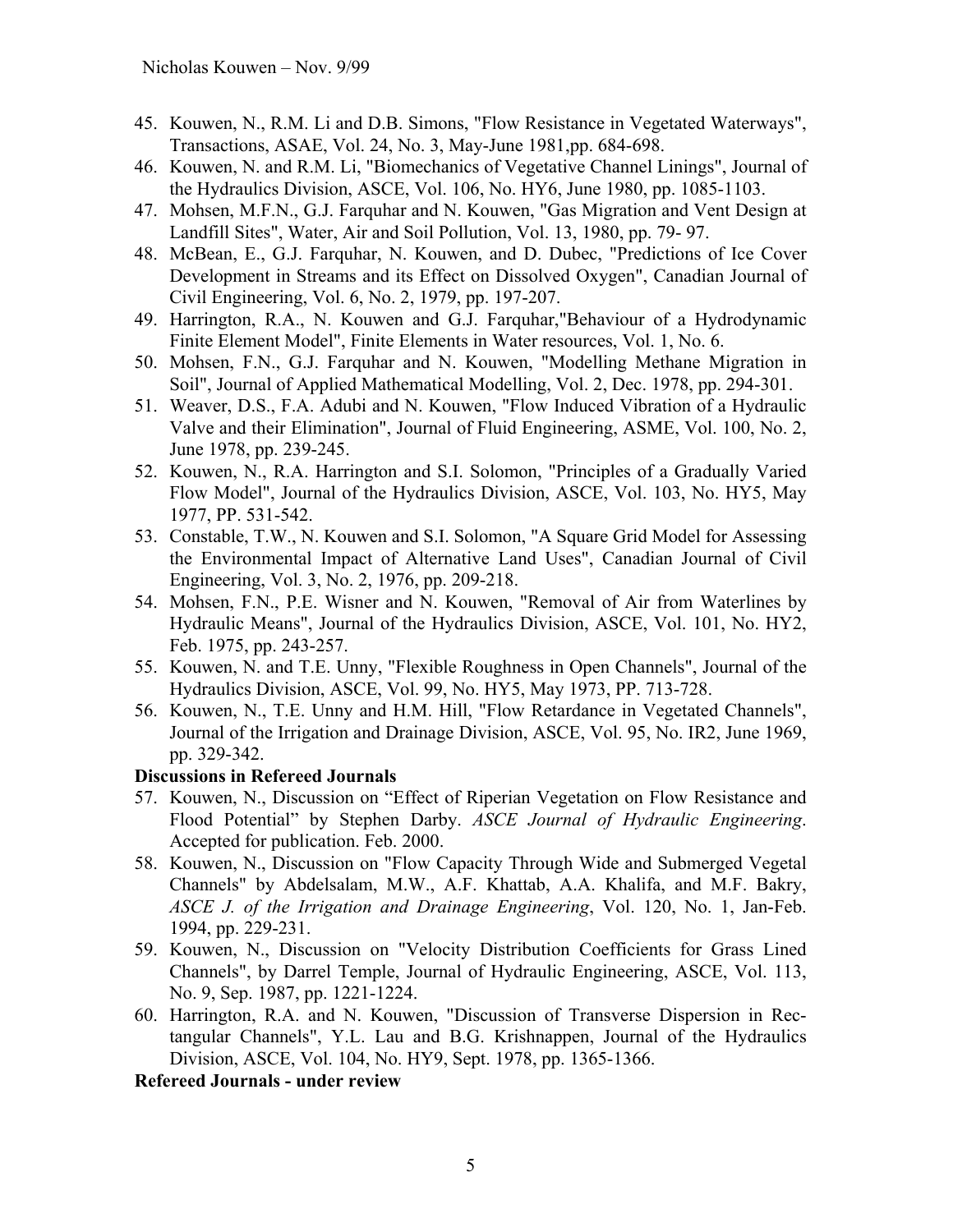- 61. Pietroniro, A, Hayashi, M. Quinton, W.L., N. Kouwen , E.D. Soulis and J.J. Gibson, "Application of Distributed Hydrological Model in a Discontinuous Permafrost Region during CAGES.", Hydrometeorology, (Submitted)
- 62. Sarah M. Dorner, W. B. Anderson, R. M. Slawson, N. Kouwen, P. M. Huck, "Hydrologic Modeling of Pathogen Fate and Transport". Environmental Science and Technology. Submitted.
- 63. Snelgrove, K., E. D. Soulis, N. Kouwen, F. Seglenieks and A. Pietroniro, "A Framework for Hydrological Modelling in MAGS" . Hydrometeorology, (Submitted)
- 64. Bingeman, A.K. , P. Pellerin, N. Kouwen, E. D. Soulis, and R. Benoit, 2002, "Using an Atmospheric model to generate significant theoretical storms over the Columbia River Basin: Preliminary Results", Submitted to the J. of Hydrometeorology.
- 65. Leon, L.F., N. Kouwen, E.D. Soulis and G.J. Farquhar, (1999) "WATFLOOD/Water Quality Model Integration in a Decision Support System", Journal Water Science and Technology. Dec. 2001.
- 66. McKillop, R., N. Kouwen and E.D. Soulis, "A Conceptual Model for Simulating the Water Balance at a Headwater Swamp", Submitted to the ASCE J. of Hydrologic Engineering. 1999.
- 67. Pietroniro, A., E.D. Soulis, N. Kouwen, "Statistical Model for Deriving Soil Moisture Estimates with Application to a Distributed Hydrologic Model", *Transactions on Geoscience and Remote Sensing*, IEEE, 34 p.
- 68. Pietroniro, A., E.D. Soulis, N. Kouwen, O. Rotunno, and D.W. Mullins, "The Feasibility of Using Wide Swatch C-Band SAR Imagery for Basin-wide Soil Moisture Mapping", *Canadian Journal of Remote Sensing*.<<
- 69. Pietroniro, A., E.D. Soulis and N. Kouwen, "Deriving antecedent moisture conditions from airborne SAR for input into a flood forecasting model", 4 pages<<

## **Refereed Journals - in preparation**

70. Fassnacht, S.R., N. Kouwen and E.D. Soulis, "Weather Radar Representation of Seasonal and Monthly Snowfall Accumulations". For J. of Applied Meteorology.

# **Conference Proceedings (based on refereed full paper)**

- 71. Kouwen, N., A., Bingeman, A. Bellon, I. Zawadzki, 2004. "Operational issues: Real-time correction and hydrological validation of radar data". Sixth International Symposium on Hydrological Applications of Weather Radar. Melbourne, Australia 2-4 February. 8 pages.
- 72. Fassnacht, S. R., E. D. Soulis & N. Kouwen , 2003. "Radar precipitation for winter hydrological modelling" In: Weather Radar Information and Distributed Hydrological Modeling (Edited byY. Tachikawa, B. E. Vieux, K. P. Georgakakos & E. Nakakita) (Proc. Sapporo Conference). IAHS Publ. 282. 37-42.
- 73. Mousavi, S-F. and N. Kouwen, 2003. "Coupling of MODFLOW and WATFLOOD in Hydrological Modeling of a Small Watershed". In: Weather Radar Information and Distributed Hydrological Modeling (Edited byY. Tachikawa, B. E. Vieux, K. P. Georgakakos & E. Nakakita) (Proc. Sapporo Conference). IAHS Publ. 282. 301-307.
- 74. Kouwen, N. and R. Benoit, 2002. "Regional Forecasting of River Flows using a High Resolution Numerical Weather model coupled to a Hydrological Model." Proceedings, International Conference on Flood Estimation, Bern, Switzerland, March 6-8, 2002. In print.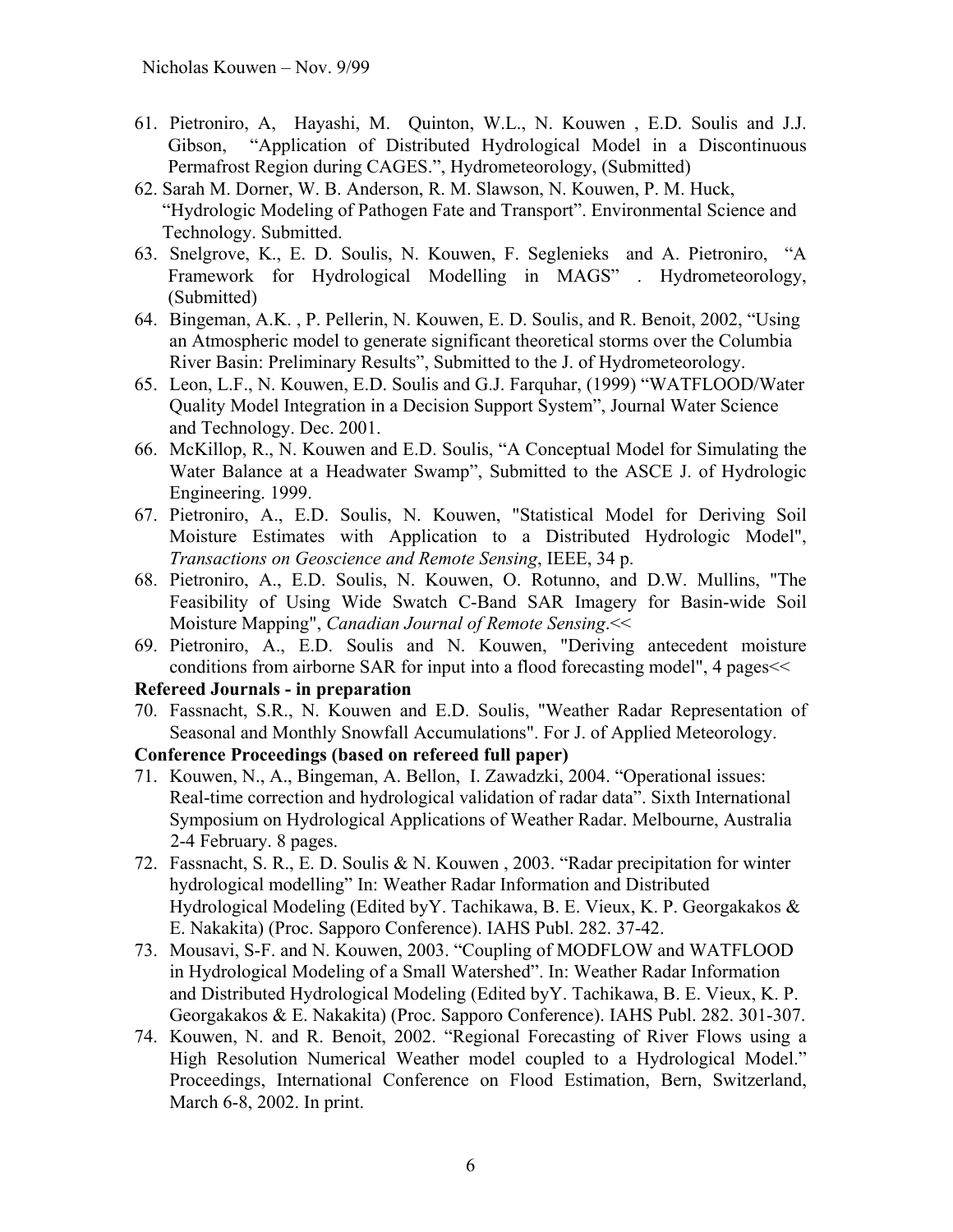- 75. Pietroniro, A., Soulis, E. D., Snelgrove, K. R. & Kouwen, N. (2001) A Framework for Coupling Atmospheric and Hydrological Models. In: Soil-Vegetation-Atmosphere Transfer Schemes and Large-Scale Hydrological Models (eds. A.J. Dolman, J.W. Pomeroy, T. Oki & A. Hall) (Proc. Maastricht Symp. S5, July 2001), IAHS Publ. No. 270:27-34.
- 76. León, L.F., E.D. Soulis, N. Kouwen, and G.J. Farquhar, 2001. Modeling Diffuse Pollution With A Distributed Approach, 5th Diffuse Pollution Conference, June 10- 15.
- 77. Fassnacht, S.R., F. Yusuf, and N. Kouwen, 2002. "January 1999 storms dumped snow on southern Ontario yet limited streamflow resulted." *Proceedings of the Eastern Snow Conference* (Stowe VT, June 2002), **59**: 11pages.
- 78. Fassnacht, S.R., E.D. Soulis, and N. Kouwen, 2001. "Enhancing weather radar winter precipitation accumulation estimates." Remote Sensing in Hydrology 2000 (Proceedings IAHS Remote Sensing and Hydrology Conference 2000, Santa Fe, April 2000), IAHS, 267: 46-49.
- 79. S.R. Fassnacht, E.D. Soulis and N. Kouwen. 1999. "Shape Characteristics of freshly fallen snowflakes and their short-term changes". Proceedings of IUGG 99 Symposium HS2, IAHS Pub. no. 256.
- 80. R. McKillop, N. Kouwen and E.D. Soulis, 1999. "Modelling the Hydrologic Response of a Wetland from an Urban Perspective", CSCE Annual Conference, June. 2-5, Regina. 1999.
- 81. Leon, L.F., N. Kouwen, E.D. Soulis and G.J. Farquhar, (1999) "WATFLOOD/Water Quality Model Integration in a Decision Support System", Proceedings, 3rd International Symposium on Environmental Software Systems,. ISESS 1999, Dunedin, New Zealand, Kluwer Academic Publishers, August, 187-194.
- 82. Fassnacht, S.R., E.D. Soulis and N. Kouwen, "Algorithm application to improve weather radar snowfall estimates for winter hydrologic modelling",  $56<sup>th</sup>$ . Eastern *Snow Conference,* New Brunswiick, Canada. 1999.
- 83. McKillop, R., N. Kouwen and E.D. Soulis, "Storage-Outflow Modeling of a Headwater Wetland", *Proceedings*, International Water Resources Engineering Conference, Memphis, Tenn. July 1998, pp. 514-519.
- 84. McKillop, R., N. Kouwen and E.D. Soulis, "Modelling the Flood Modification Effects of a Mid-Sized Unregulated Wetland", Conference on Stormwater and Related Modelling: Management and Impacts, Feb. 19-20, 1998, Toronto, Canada.
- 85. Seglenieks, E.D. Soulis and N. Kouwen, "Determination of Snowcovered Area using RADARSAT Imagery on Two Small Ontario Test Sites", *Proceedings*, 54th. Eastern Snow Conference, Banff, Alberta. 1997. pp. 329-337.
- 86. Kouwen, N. and M. Fathi-Moghadam, "Friction Factors for Vegetation", Proceedings, 2<sup>nd</sup> International Symposium on Habitat Hydraulics, Ecohydraulics 2000, IAHR/INRS-EAU, Quebec, June 1996. pp. A251-A267.
- 87. Seglenieks, F., S. Dyke, E.D. Soulis and N. Kouwen, "Determination of Snowcovered Area using ERS-1 C-VV SAR Imagery on Two Small Test Sites in Southern Ontario", *Proceedings*, 52nd. Eastern Snow Conference, Toronto, Ontario. 1995. pp. 11-20.
- 88. Kite, G.W., E.D. Soulis and N. Kouwen, "A Hierarchical Approach to the Connection of Global Hydrological and Atmospheric Models", in "Space and Time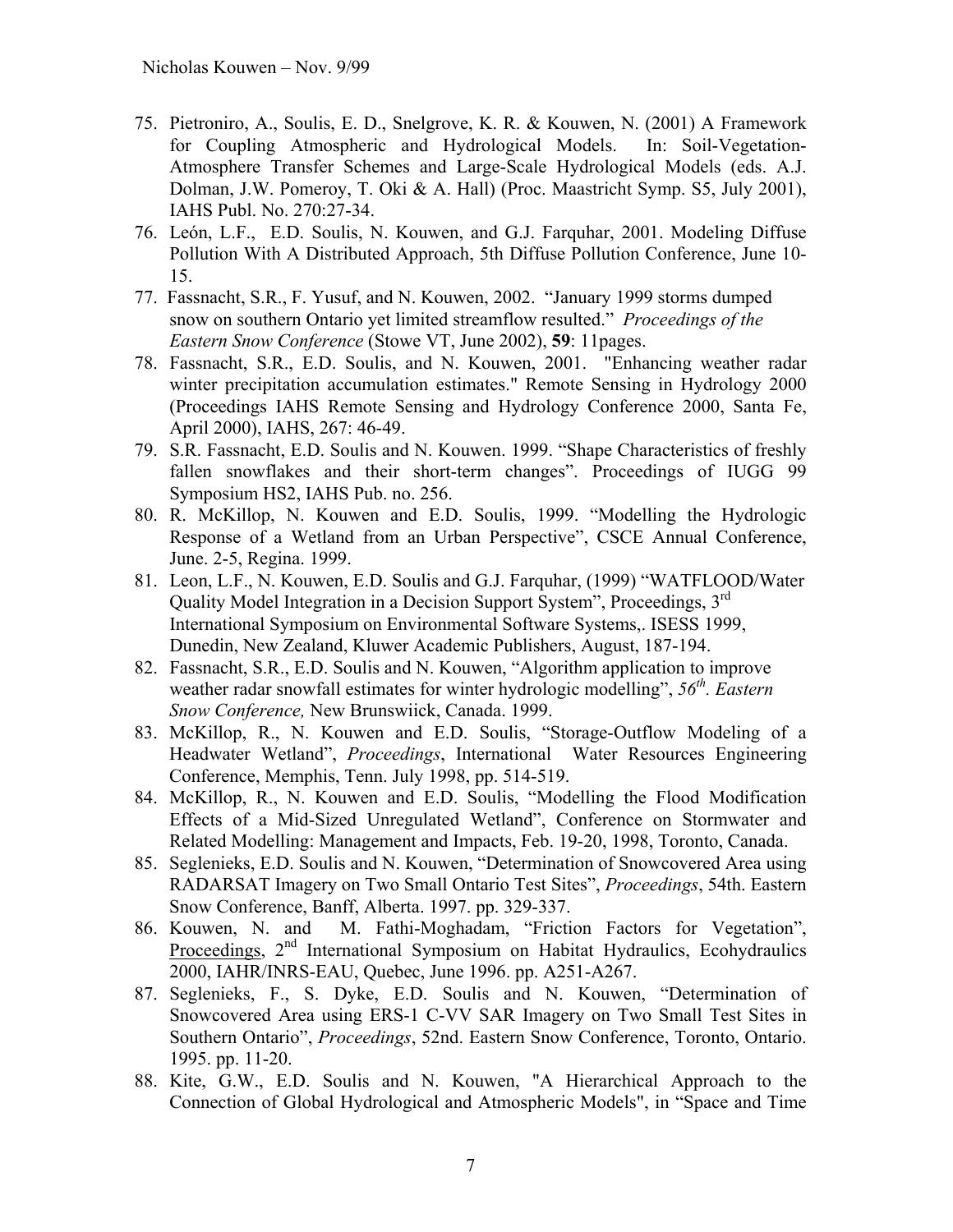Scale Variability and Interdependence in Hydrological Processes", International Hydrology Series, Ed. R. A. Feddes, Cambridge University Press, 1995. pp. 111- 118.

- **89.** Samani, J.M. and N. Kouwen, "Erosion in vegetative Channel Linings", Proceedings of the XXVIth Congress of the Intl. Association for Hydraulic Research, London, U.K., 11-15 September, 1995. 123-128.
- 90. Sheppard, B.E., M.M. Oleskiw, P.I. Joe, and N. Kouwen, "Measurement of Radar Reflectivity Factor and Snow Mass Concentration Using the POSS adn ASCME", *9th. AMS Symposium on Meteorological Observations and Instrumentation*, Charlotte, NC., Mar. 27-31, 1995. 6p.
- 91. Benoit, R., P. Pellerin, Jocelyn Mailhot, V. Lee, N. Kouwen, E.D. Soulis and G. Kite, "Modélisation Fine Des Pluies Orographiques Intenses sur la Bassin de la Rivère Columbia et Còuplage avec un Modèle Hydrologique Distribué", *Atelier de Modelisation de l'Atmosphere 1994*, Paris, France, Nov. 29 - Dec. 1, 1994
- 92. Krauss, T.W., F.J. Eley, D. Lettenmaier, N. Kouwen and E.D. Soulis, "The Role of Weater Radar in Support of Hydrological Climate Studies", *2nd. International Workshop on Hydrological Applications of Remote Sensing*, Saskatoon, October, 1994, 13 pages.
- 93. Kouwen, N. and E.D. Soulis, "Weather Radar and Flood Forecasting" in *Current Practices in Modelling the Management of Stormwater Impacts*, ed. by William James, Lewis Publishers, Chapter 16, 1994, 257-270.
- 94. Treitz, P.M., P.J. Howarth, O. Rotunno, E.D. Soulis and N. Kouwen, "Classification of Agricultural Crops Using SAR Tone and Texture Statistics", *Proceedings*, 16th Canadian Symposium on Remote Sensing, Sherbrooke, Qu., June, 1993. 343-347.
- 95. Kouwen, N. and E.D. Soulis, "Remote Sensing Inputs for Flash Flood Forecasting in Urban Areas", Chapter 8, *New Techniques for Modelling the Management of Stormwater Quality Impacts*, Ed. William James, Lewis Publishers, 1993.
- 96. Seglenieks, J.R. Donald, E.D. Soulis and N. Kouwen, "Application of SAR Snowcover Mapping to Hydrologic Modelling of Snowmelt in Southern Ontario", *Proceedings*, 50th Eastern Snow Conference, June 8-10, 1993, 399-405.
- 97. Kouwen, N and E.D. Soulis, "Scaling Radar Data Using Streamflow Data", *Proceedings,* AMS 26th International Conference on Radar Meteorology, May 24- 28, 1993, Norman, Okla. 3 p.
- 98. Pietroniro, A., E.D. Soulis, N. Kouwen, R. Leconte and D.W. Mullins, 1992, "The Feasibility of Using C-Band SAR Imagery for Basin-wide Soil Moisture Mapping", *15th Canadian Symposium on Remote Sensing*, Toronto, 1992.
- 99. Donald, J.R., F.R. Seglenieks, E.D. Soulis and N. Kouwen, "Mapping Partial Snowcover During Melt Season using C-Band SAR Imagery", 15th Canadian Symposium on Remote Sensing, Toronto, Ont., June, 1992.
- 100.Donald, J.R., E.D. Soulis, F. Seglenieks and N. Kouwen, "Snow Depth Estimates for Shallow Snowpacks From GOES Visible Imagery", *Proceedings*, 48th Annual Eastern Snow Conference, Guelph, Ontario, June 6-7, 1991, 17 p.
- 101.Kouwen, N., E.D. Soulis, A. Pietroniro and R.A. Harrington, "Remote Sensing to Assess Vegetative Cover Effects for Flood Forecasting", *Proceedings*, International Conference on Flood Hydraulics, Wallingford, UK., Sept 1990, 437-446.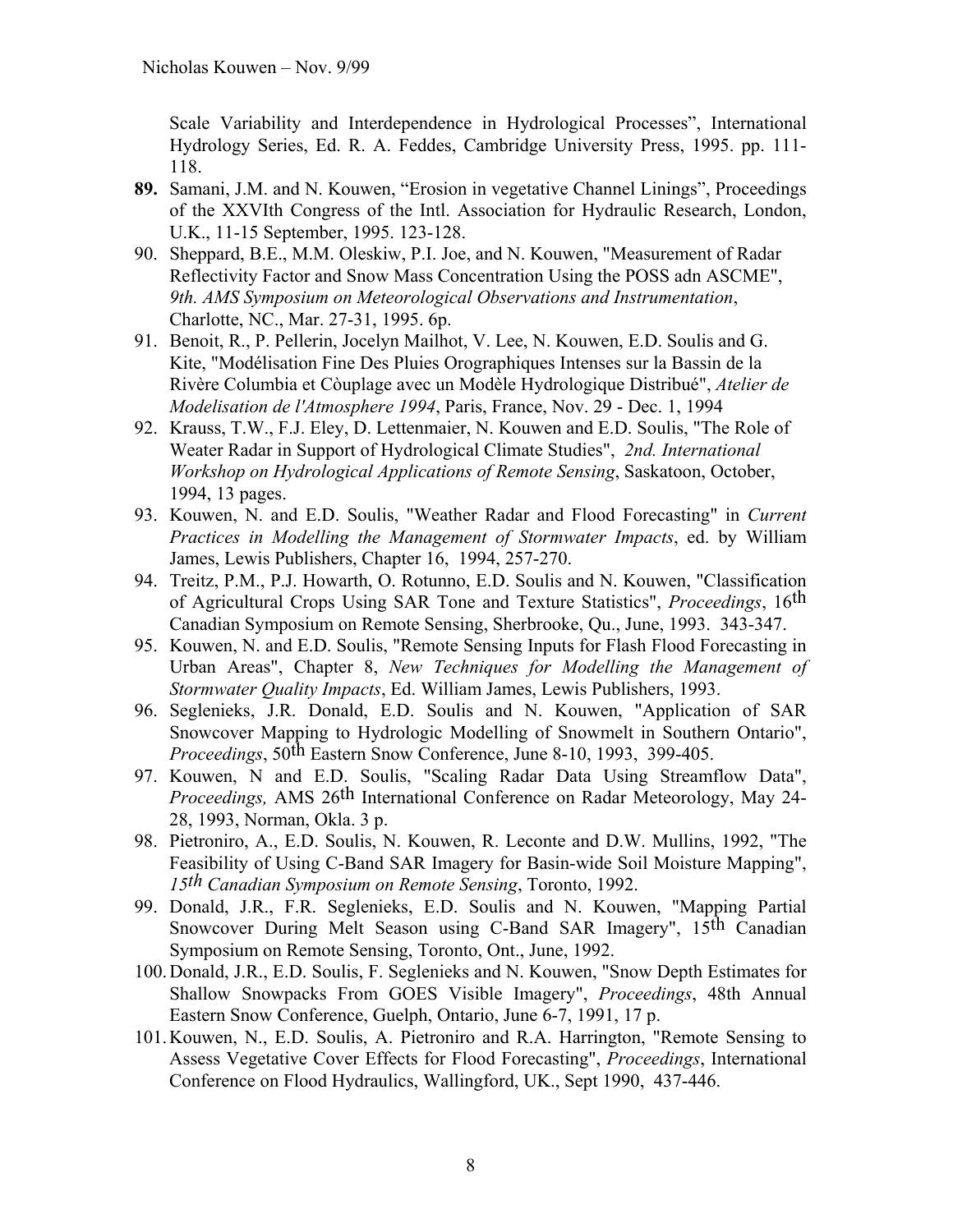- 102.Kouwen, N., E.D. Soulis, A. Pietroniro and J. Donald, "Flash Flood Forecasting with a Rainfall-Runoff Model Designed for Remote Sensing Inputs and Geographic Information Systems", *Proceedings*, International Symposium on Remote Sensing in Water Resources, Enschede, Netherlands, August 1990, 805-814.
- 103.Kouwen, N., E.D. Soulis and A. Pietroniro, "Remotely Sensed Input Data Real-Time Flood Forecasting", *Proceedings*, ASCE National Conference on Hydraulic Engineering, San Diego, California, July 1990, 980-985. (invited paper).
- 104.Kouwen, N., E.D. Soulis and A. Pietroniro, "The Role of Remote Sensing in Hydrologic Simulation" *ASCE Irrigation and Drainage Division Symposium on Watershed Management*, Durango, July 1990.
- 105.Kouwen, N., "A Modern Approach to the Desigh of Grassed Channels" for the ASCE Irrigation and Drainage Specialty Conference, Durango Colo. July,1990. Accepted. Kouwen, N., E.D. Soulis, A. Pietroniro and R.A. Harrington, "Application of Remote Sensing to Flood Forecasting", *17th Annual Water Resources Planning and Management Specialty Conference and Water Resources Infrastructure Symposium*, Fort Worth Texas, April 1990, 4 pages.
- 106.Harrington, R.A., N. Kouwen, E.D. Soulis and A. Pietroniro, "Remotely Sensed Data Acquisition and Processing for Real-Time Flood Forecasting", *HYDROSOFT Hydraulic Engineering Software Conference*, Lowell, Mass. April, 1990.
- 107.Kouwen. N., "WATFLOOD A real-time, micro-computer based data management and flood forecasting system incorporating weather radar and automatic model updating", *Proceedings*, Computerized Decision Support Systems for Water Managers, 3rd Water Resources Operations and Management Workshop, Colorado State University, Fort Collins, Colo., June 27-30, 1988. 15 pages.
- 108.Kouwen, N. and R. Alex Harrington, "Automatic Optimization of Hydrologic Models on Microcomputers", *Proceedings*, First Canadian Conference on Computer Applications in Civil Engineering/Micro-computers, Hamilton, Ontario, May 20-23, 1986, 14 pages.
- 109.Kouwen, N., G. Rosseel and G. Garland, "Hydrologic Applications of Weather Radar Data", *Proceedings*, Tenth Canadian Symposium on Remote Sensing, Edmonton, Alberta, May 1986. pp. 749-756.
- 110.Scott., P.S., G.J. Farquhar and N. Kouwen, "Hysteretic Effects on Net Infiltration", Advances in Infiltration, *Proceedings,* National Conference on Advances in Infiltration, ASAE Publication No. 11-83, December 1983, pp. 163-170.
- 111.Dalezios, N. and N. Kouwen, "On the Structure of Homogeneous Anisotropic Correlation Functions for Real-time Radar Rainfall Estimation", *Proceedings*, International Symposium on Hydrometeorology, Edited by Johnson and Clarke, AWRA, June 13-17, 1982, Denver, Colo., pp. 153- 157.
- 112.Harrington, R.A., N. Kouwen and G.J. Farquhar, "Behaviour of a Finite Element Model", *Proceedings,* 2nd. Intl. Conf. on Finite Elements in Water Resources, Pentech Press, Ed. C.A. Brebbia, W.G. Grag and G.F. Pinder, London, July 1978, pp. 2.43-2.60.

#### **Conference Proceedings (full papers based on abstract)**

113.Innes, Jayson, and Nicholas, Kouwen. Assessment of Radar in Flood Forecasting Using Hydrologic Models, 30th International Conference on Radar Meteorology, American Meteorological Society, Boston, USA, pages 179-181.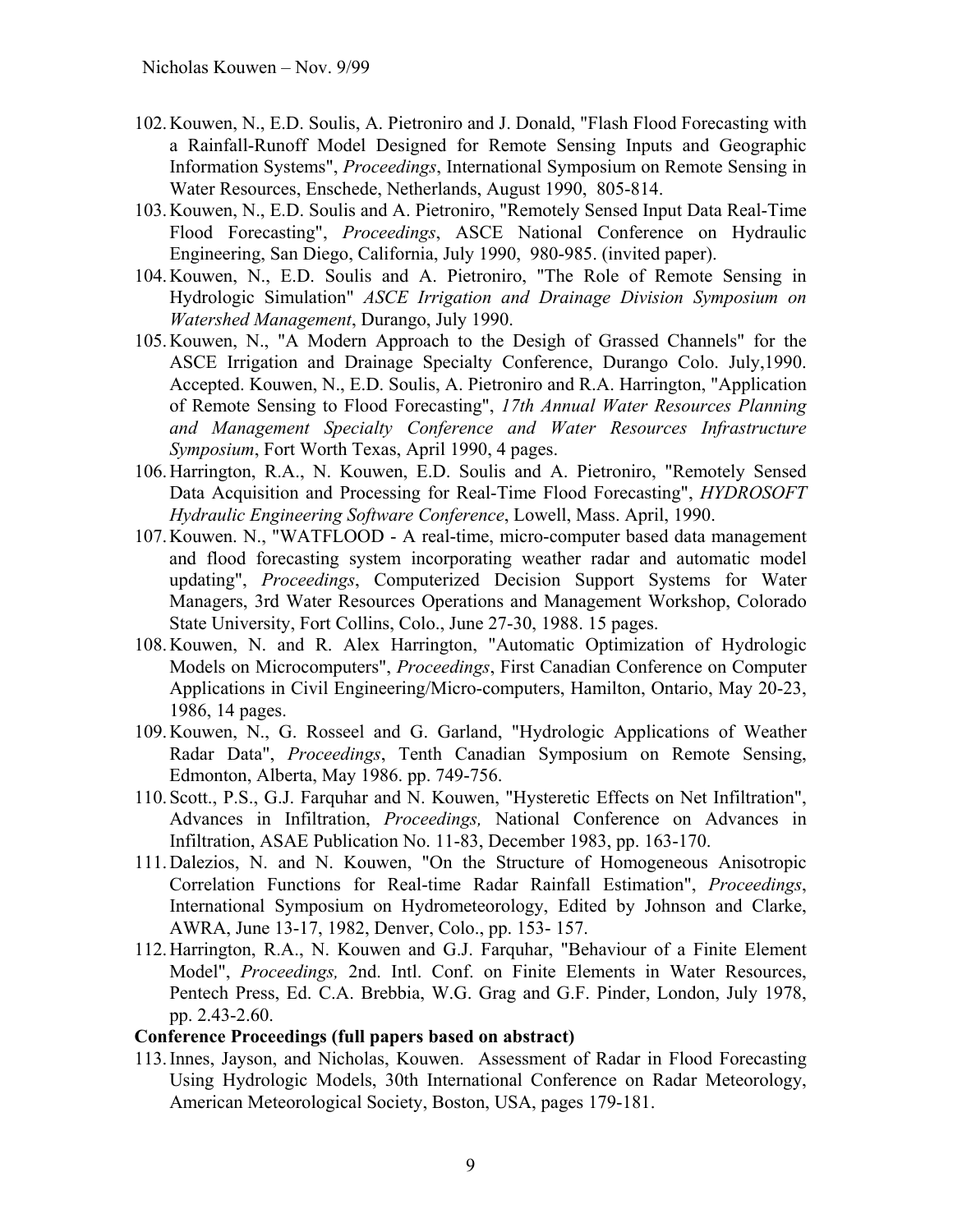- 114.León, L.F., Soulis, E.D., Kouwen, N., Farquhar G.J., (2001) Modeling Diffuse Pollution With A Distributed Approach, 5th International Conference on Diffuse/Non-point Source Pollution and Watershed Management, Int. Wat. Assoc. (IWA), Marquette University, Milwaukee, US, June 2001, CD-ROM. (selected for publication in a special edition of the Journal Water Science and Technology)
- 115.R. McKillop, N. Kouwen and E.D. Soulis, 1999. "Modelling the Hydrologic Response of a Wetland from an Urban Perspective", CSCE Annual Conference, June. 2-5, Regina. 1999.
- 116.E.D. Soulis, F.R. Seglenieks and N. Kouwen, "Establishment of a Relationship between RADARSAT Backscatter and Soil Moisture at Hydrological Modelling Scales",..................................
- 117.Fassnacht, S.R., E.D. Soulis, K.R. Snelgrove and N. Kouwen, "Application of Weather Radar to Model the Snow Hydrology of Southern Ontario", 55th Eastern Snow Conference, Jackson, New Hampshire, USA. 1998. 9 pages.
- 118.McKillop, R., N. Kouwen and E.D. Soulis, 1998, "Modelling the Flood Modification Effects of a Mid-Sized Unregulated Wetland", Conference on Stormwater and Related Modelling: Management and Impacts, Toronto, Canada.
- 119.Solomon, S.I., E.D. Soulis, N. Kouwen and M. Lee, "Integration of the geophysical, environmental, Economic and social information system (GEnESIS) with remotely sensed data for the solution of water resources assessment problems", *Proceedings* 18<sup>th</sup> Annual Symposium of the Canadian Remote Sensing Society, Vancouver, British Columbia, March 25-29, 1996, 4 pages.
- 120.Krauss, T. W., F. Joe Eley, D. P. Lettenmaier, N. Kouwen, E.D. Soulis, "Spatial and temporal characteristics of precipitation during the BOREAS Summer 1994 field campaign", *Proceedings* AMS Conference on Biometeorology, Atlanta, Georgia, January 28-February 2, 1996.
- 121.Eley, F.J., T.W. Krauss, D.Lettenmaier, N. Kouwen and E.D. Soulis, "Spatial and Temporal Characteristics of Precipitation During Boreas", *Proceedings*, Intl. GEWEX Workshop on Cold-Season/Region Hydrometeorology and Annual General Meeting of the CGU Hydrology Section, Banff, AB., Int. GEWEX Project Office Document, Washington, D.C. May 1995. 4 pages.
- 122.Krauss, T.W., F. J. Eley, D. Lettenmaier, N. Kouwen and E.D. Soulis, "Spatial and Temporal Characteristics of Precipitation During BOREAS Summer 1994 Field Campaigns", *Proceedings*, 22nd. Conference on Agricultural and Forest Meteorology, Jan. 28 - Feb. 2, 1996, Atlanta, GA., Am. Met. Soc., Boston, 4 pages.
- 123.Benoit, R., J. Mailhot, P. Pellerin, V. Lee, N. Kouwen, E.D. Soulis, G. Kite, and L. Welsh, "Fine-scale Modelling of Intense Orographic Precipitation over the Columbia River Basin and Coupling with Distributed Hydrology Models", *48th. Annual Conference, Canadian Water Resources Association*, Fredericton, N.B., June 20-23, 1995.
- 124.Cattenach, J.D., N. Kouwen, G. Kite and L. Welsh, "Distributed Watershed Modelilling Using Land Cover Classification", *Conference on Mountain Hydrology: Peaks and Valleys in Research and Applications, Can. Soc. for Hydrological Sciences*, Can. Water Resources Association, Vancouver, May 17-19, 1995, 22 p.
- 125.Solomon, S.I., E.D. Soulis, N. Kouwen and M. Lee, "Two recent applications of the geophysical, environmental and social information system (GEnESIS) to the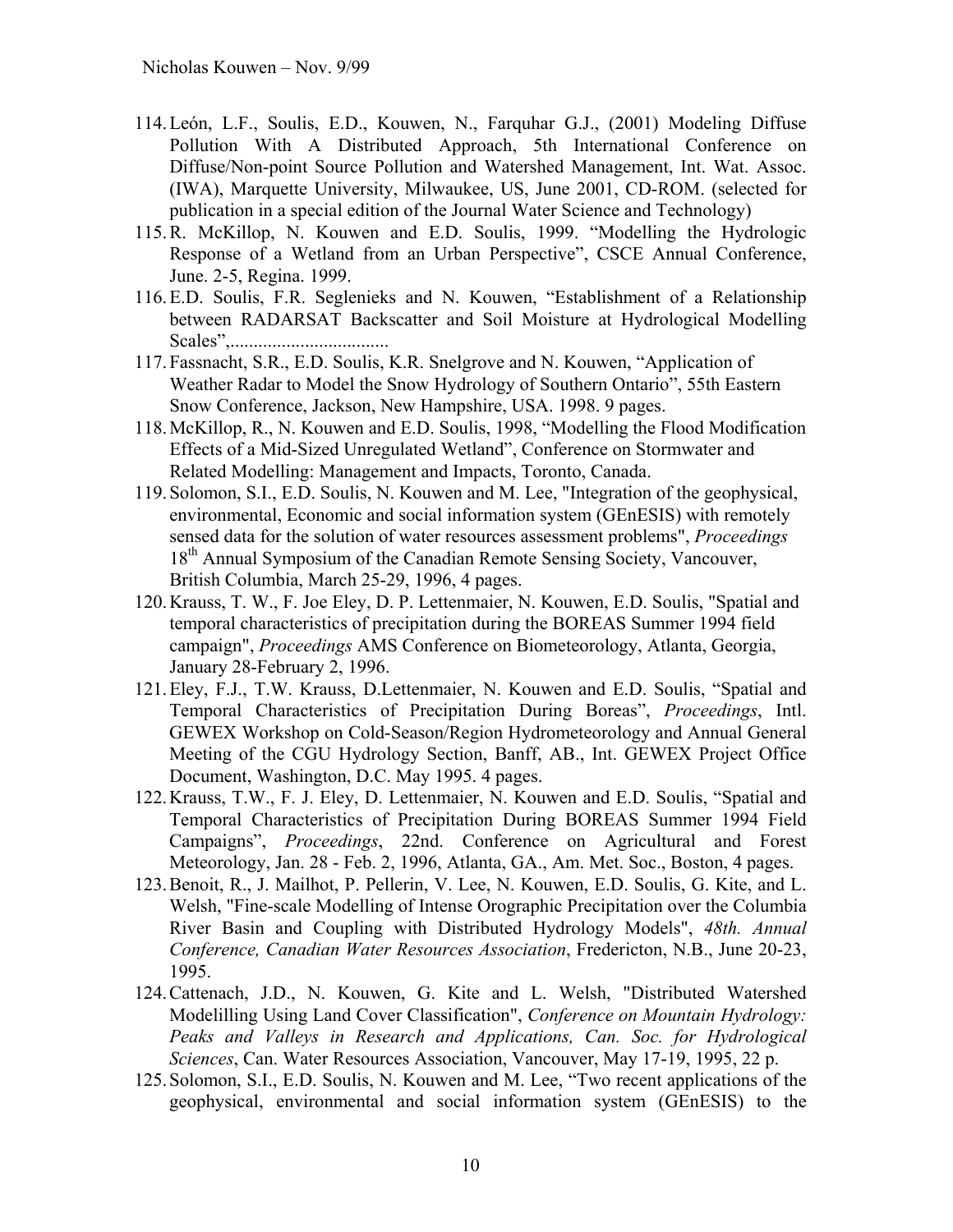solution of the water resources assessment problem", *Proceedings*, Third WMO/UNESCO Planning Meeting on Grid Estimation of Runoff Data, Bern, Switzerland, Oct. 17-19, 1994.

- 126.Pietroniro, A., E.D. Soulis and N. Kouwen, "Deriving antecedent moisture conditions from airborne SAR for input into a flood forecasting model", *Proceedings*, IGARSS '94, Pasadena, California, Aug. 21-18, 1994. pp. 1435-1438.
- 127.Soulis, E.D., S.I. Solomon, M. Lee and N. Kouwen, "Changes to the distribution of monthly and annual runoff in the MacKenzie basin under climate change using a modified square grid approach", *Northern Climata Meeting/MBIS Mid-study Workshop*, Yellowknife, NWT, Apr. 10-14, 1994, MBIS Interim Report. 13 p.
- 128.Pietroniro, A., E.D. Soulis, N. Kouwen, R. Leconte and D.W. Mullins, 1992, "The Feasibility of Using C-Band SAR Imagery for Basin-Wide Soil Moisture Mapping", *15th Canadian Symposium on Remote Sensing*, Toronto, June, 1992.
- 129.Donald, J.R., F.R. Seglenieks, E.D. Soulis and N. Kouwen, "Mapping of Partial Snowcover During Melt Season using C-Band SAR Imagery", *15th Canadian Symposium on Remote Sensing*, Toronto, June, 1992.
- 130.Kouwen, N. and E.D. Soulis, "WATFLOOD A Fully Integrated Data Management System for Flood Forecasting", *Proceedings*, Flood Plain Management Conference, Toronto, March 1990, 10 p.
- 131.Kouwen, N. and E.D. Soulis, "Enhanced Rainfall-Runoff Modelling for Mixed Land Cover Areas with Remote Sensing", *Workshop on Application of Remote Sensing in Hydrology*, Saskatoon, February, 1990.
- 132.Soawapon, C. and N. Kouwen, "A Physically Based Model for Determining Flow Resistance and Velocity Profiles in Vegetated Channels", *Proceedings,* International Conference on Channel Flow and Catchment Runoff, University of Virginia, Charlottesville, Virginia, USA, May 22-26, 1989, pp. 559-568.
- 133.Tao, T. and N. Kouwen, "Spatial Resolution in Fully Distributed Hydrologic Modeling", *Proceedings*, International Conference on Channel Flow and Catchment Runoff, University of Virginia, Charlottesville, Virginia, USA, May 22-26, 1989, pp. 166-175.
- 134.Donald, J.R., E.D. Soulis, N. Kouwen, and E.A. McBean, "Flood Forecasting using Radar Rainfall Estimates", *Proceedings*, International Seminar on Hydrology of Extremes, Roorkee (India), December 1-3, 1988, pp 171-183.
- 135.Kouwen, N. and J. Ding, "Dynamic Wave Flood Routing Sensitivity Study", *Proceedings*, CSCE Annual Conference, Toronto, May, 1986. Vol. 3, 25 pages.
- 136.Kouwen, N. and G. Garland, "Weather Radar and Flood Forecasting: Sensitivity Analysis and Parameter Estimation", *Proceedings*, Conference on Storm Water and Water Quality Modelling, Constellation Hotel, Toronto, Ontario, Dec. 5-6, 1985, pp. 9-28.
- 137.Kouwen, N., "A Unified Approach to the Design of Grassed Channels", *Proceedings*, Canadian Water Resources Association, 38th. Annual Conference, Lethbridge, Alberta, Session B3, June 1985, 18 pages.
- 138.Dalezios, N. and N. Kouwen, "On the Registration of the Radar Rainfall Field to the Ground", *Proceedings*, 8th. Canadian Symposium on Remote Sensing, C.R.S.S., 1984, pp. 195-204.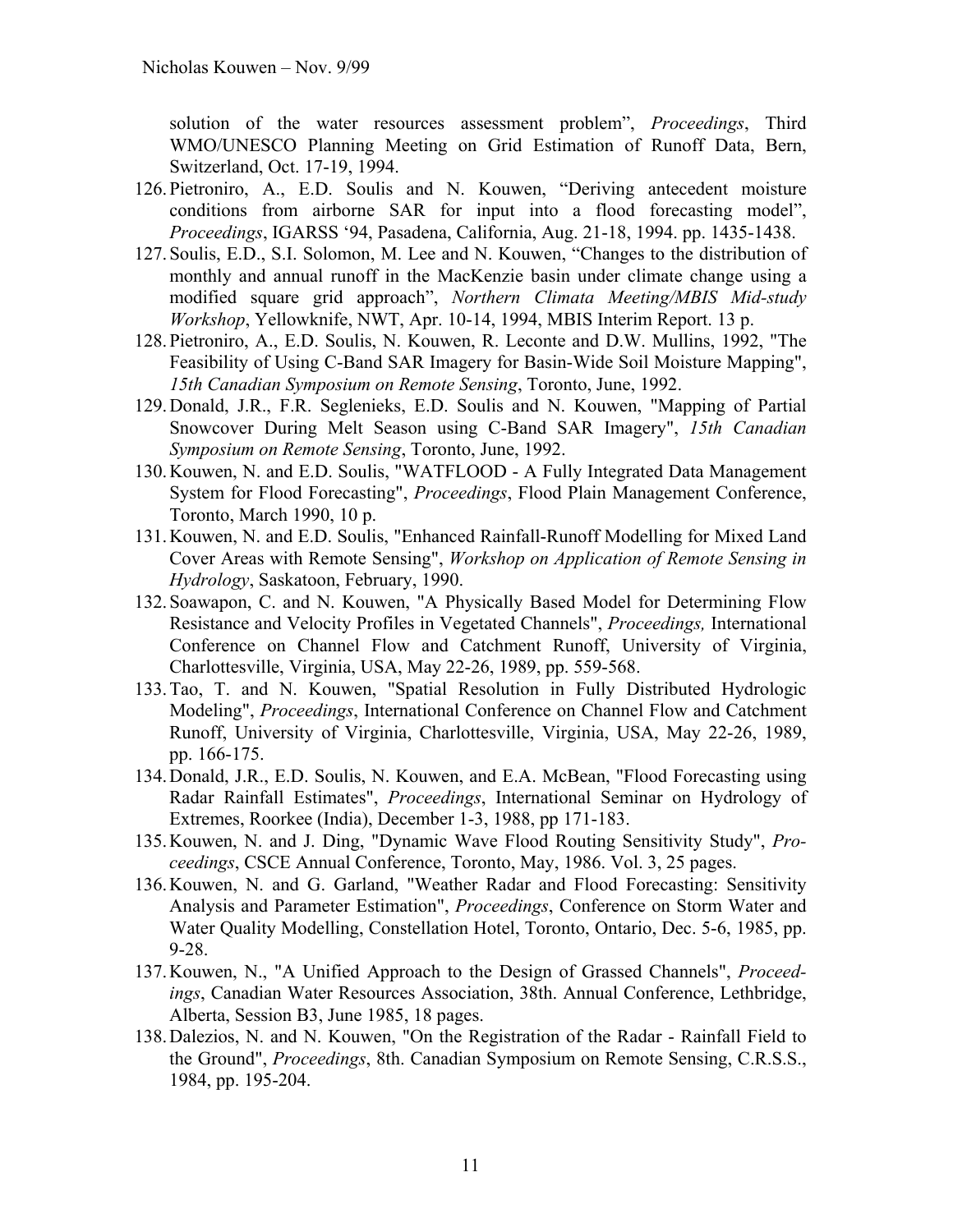- 139.Kouwen, N., "VSC Flood Routing for Ontario Rivers on Apple II", *Proceedings*, Engineering Foundation Conference; Emerging Computer Techniques in Stormwater and Flood Management, Nov. 1983.
- 140.Kouwen, N., R.M. Li and D.B. Simons, "A Stability Criteria for Vegetated Waterways", *Proceedings*, 1980 International Symposium on Urban Runoff, Univ. of Kentucky, Lexington, July 1980, pp. 203-210.
- 141.Kouwen, N. and G.A. Aldworth, "Hydraulic Model Tests of and Echelon Arrangement of Vertical Pump Intakes", *Pump Turbine Schemes Planning, Design and Operation*, Ed. by Webb, D. and Papadakis, ASME, New York, 1979, pp. 117-123.
- 142.Garrett, M.R., R.A. Harrington, A.F. Roake, N. Kouwen and P.E. Wisner, "Methodology for Sedimentation and Water Quality Modelling at the Humber River Mouth", Rivers, *Proceedings*, 3rd Annual Symposium of the Waterways, Harbors, and Coastal Engineering Division, ASCE, Fort Collins, Colo., August 1976, pp. 650- 666.
- 143.Kouwen, N. and R.A. Harrington, "A Criterion for Vegetative Stiffness", *Proceedings*, ASCE. Irrigation and Drainage Specialty Conference, Fort Collins, Colo., August 1975, pp. 273-284.
- 144.Kouwen, N., "Watershed Modelling Using a Square Grid Technique", *Proceedings*, First Canadian Hydraulics Conference, Edmonton, Alta., May 1973, pp. 418-434.
- 145.Weaver, D.S., N. Kouwen and W.M. Mansour, "On the Hydroelastic Vibration of a Hydraulic Check Valve", *Proceedings*, International Symposium on Flowinduced Vibrations, August 1972, Paper C2.

## **Conference Preprints (full paper based on abstracts)**

- 146.Scott., P.S., N. Kouwen and G.J. Farquhar, "Infiltration as Influenced by Removal of Excess Surface Moisture by Runoff", *Preprint,* Paper No. 83- 2502, ASAE 1983 Annual Meeting, Chicago, Illinois, 8 pages.
- 147.Kouwen, N. and M.F.N. Mohsen, "Increased Sump Capacity A Model Study", *Preprint*, ASME, WAM., Fluids Engineering Division, 81- WA/FE-17, Washington, D.C., Nov. 1981, 8 pages.
- 148.Gorrie, J.E. and N. Kouwen, "Hydrological Applications of Calibrated Radar Precipitation Measurements", *Preprints,* Second Conference on Hydrometeorology, American Meteorology Society, Toronto, Ontario, Oct. 1977, pp. 272-279.
- 149.Weaver, D.S., F.A. Adubi and N. Kouwen, "Flow Induced Vibrations of a Hydraulic Check Valve and Their Elimination", *Preprint* 77-FE-24, Fluids Engineering Division, ASME, Joint Applied Mechanics, Fluid Engineering, and Bio-engineering Conference, New Haven, Conn., July 15-17, 1977.
- 150.Kouwen, N. and J.E. Gorrie, "Radar and Direct Access Computers in Flood Control", *Preprint* 2594, ASCE National Convention and Exposition, Denver, Colo., Nov. 1975, pp. 1-28.

#### **Conference Presentations with Published Abstracts**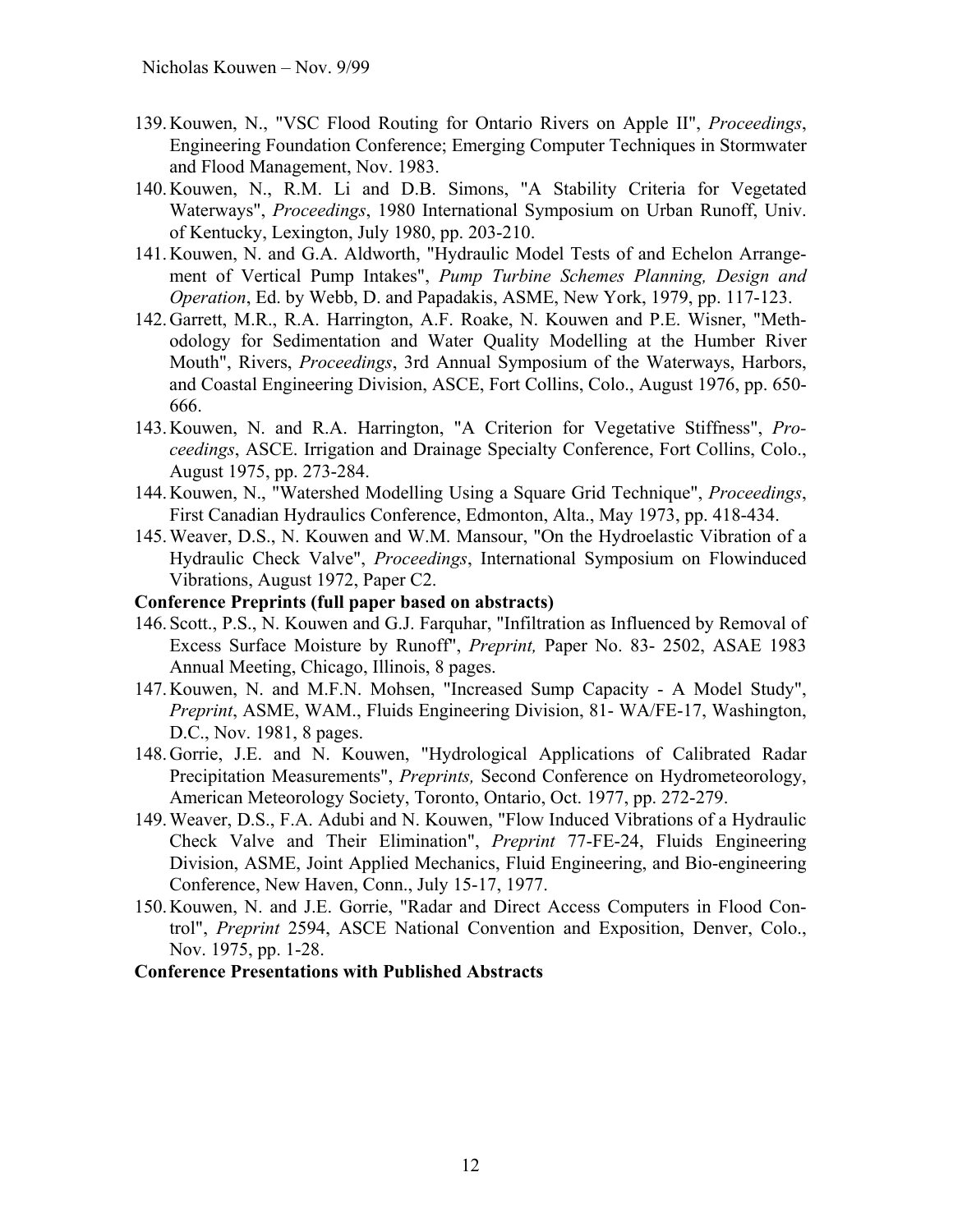- 151.Alain C Pietroniro, Herman Goertz, Paul Pilon, Hal Ritchie, Paul Campbell, Paul Ford, and Nick Kouwen. **"**Hydrological Forecasting using Distributed Models in the Great Lakes Basin" AMS 17<sup>th</sup> Hydrology Conference, paper # 55626. Submitted July 2002.
- 152.Bingeman, A.K. and N. Kouwen. "Use of the WATFLOOD Distributed Hydrological Model in the Distributed Model Intercomparison Project", AGU 2002 Spring Meeting, Washington, H51B-11, May 27-30, 2002
- 153.Pietroniro, A., K. Snelgrove, E.D. Soulis & N. Kouwen, " A framework for coupling atmospheric and hydrological models", IAHS symposium 2001, Maastricht, 2001
- 154.Kouwen, N., R. McKillop and T.A. Stadnyk, "Hydrologic modelling of a wetlanddominated boreal watershed", Canadian Geophysical Union Annual Conference, Ottawa, 2001.
- 155.Bingeman, A.K., N. Kouwen and E.D. Soulis, "Using flood frequency curves to validate a hydrological model", Canadian Geophysical Union Annual Conference, Ottawa, 2001.
- 156.Pietroniro, A., K. Snelgrove, F. Seglenieks, N. Kouwen, R. Benoit, G. Bergeron, C.A. Lin, M. Beland and E.D. Soulis, "A coupled atmospheric and hydrological model for flood forecasting", Canadian Geophysical Union Annual Conference, Ottawa, 2001.
- 157.Innes, J., N. Kouwen and M.G. Poitras, "Assesssment of weather radar for flood forecasting", Canadian Geophysical Union Annual Conference, Ottawa, 2001.
- 158.Snelgrove, K.R., F.R. Seglenieks, E. D. Soulis and N. Kouwen, "WatCLASS modelling of the Mackenzie basin: focus on the energy balance", Canadian Geophysical Union Annual Conference, Banff, 2000.
- 159.Innes, J.A.M., N. Kouwen and J.M.C.Young, "Assessment of quantitative precipitation estimates using King City weather radar system and the distributed hydrological model WATFLOOD", Canadian Geophysical Union Annual Conference, Banff, 2000.
- 160.Kouwen, N. and R. Benoit, "Real-time flood forecasting during the Mesoscale Alpine Program", Canadian Geophysical Union Annual Conference, Banff, 2000.
- 161.Carlaw, S.M, N. Kouwen and E. D. Soulis, "The significance of soil moisture in flood forecasting", Poster presentation, Canadian Geophysical Union Annual Conference, Banff, 2000.
- 162.Graham, A.K, E.D. Soulis and N. Kouwen, "Determination of variation in the WATFLOOD/SPL8 hydrological model", Canadian Geophysical Union Annual Conference, Banff, 1999.
- 163.Carlaw, S., F. Seglenieks, E.D. Soulis and N. Kouwen, "Development of the WATROUTE model", Canadian Geophysical Union Annual Conference, Banff, 1999.
- 164.Lin, C.A., R. Benoit, N. Kouwen, A. Pietroniro and E.D. Soulis, "Simulation of severe precipitation and flash flood (SSPFF) and applications to the Saguenay flood", Canadian Geophysical Union Annual Conference, Banff, 1999.
- 165.MacDonald, R.C., N. Kouwen, E.D. soulis, F. Seglenieks, and S.M. Carlaw, "The simulation of severe precipitation and flash flood events (SSPFF) using a high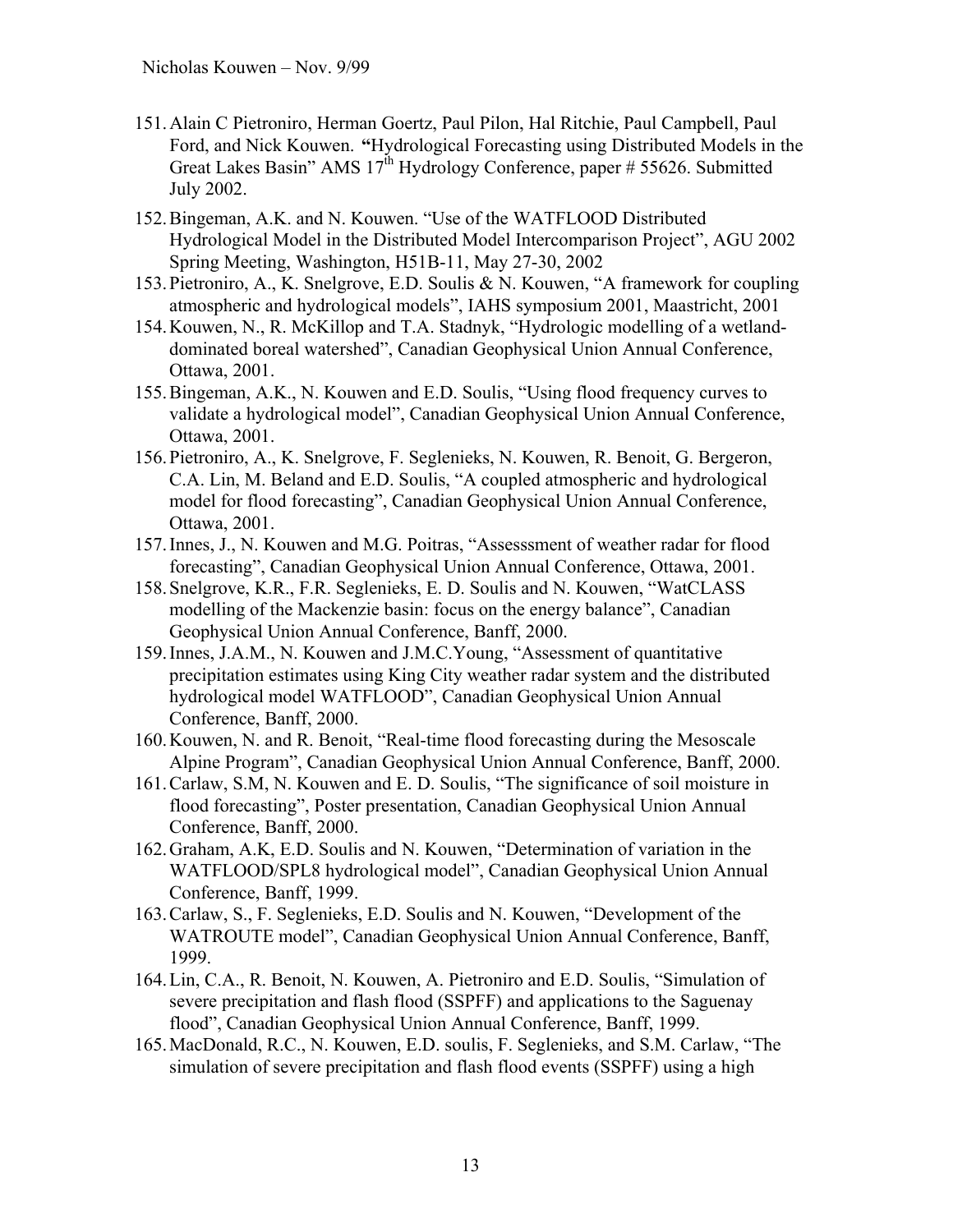resolution regional atmospheric model and a distributred hydrological model", Canadian Geophysical Union Annual Conference, Banff, 1999.

- 166.Fassnacht, S.R., N. Kouwen and P. Joe, "Seasonal Estimation of Snowfall using Weather Radar", Canadian Geophysical Union Annual Conference, Quebec, 1998. p. A-54.
- 167.Graham, A.K., N. Kouwen, F.R. Seglenieks and E.D. Soulis, "Co-Validation of Hydrological Models and Atmospheric Models in the Columbia River Basin", *Abstract Volume,* Canadian Geophysical Union Annual Conference, Quebec, 1998. p. A-68.
- 168.F.R. Seglenieks, E.D. Soulis, K.R. Snelgrove, N. Kouwen, M. Lee and S.I. Solomon, "Integrated Modelling of the Mackenzie River Basin for MAGS", *Abstract Volume,* Canadian Geophysical Union Annual Conference, Quebec, 1998. p. A-169.
- 169.Snelgrove, K.R., E.D. Soulis, E.D. Fassnacht, N. Kouwen and D. L. Verseghy, "Hydrologic Modelling of Southern Ontario Watersheds using a Land Surface Scheme", *Abstract Volume,* Canadian Geophysical Union Annual Conference, Quebec, 1998. p. A-176.
- 170.Fassnacht, S.R., E.D. Soulis, and N. Kouwen, 1998. "Distributed snowpack simulation using weather radar with hydrologic and land surface process models." In *Abstracts from the International Conference on Snow Hydrology: The Integration of Physical, Chemical and Biological Systems*, (eds. J. Hardy, M. Albert, and P. Marsh), Brownsville VT, Oct 6-9, 1998, US Army Cold Regions Research and Engineering Laboratory Special Report 98-10.
- 171.Soulis, E.D., N. Kouwen, K.R. Snelgrove, F.R. Seglenieks and D.L. Verseghy, "Closing the Water Balance – Integration of Atmospheric and Hydrological Models", *Abstract Volume,* Canadian Geophysical Union Annual Conference, Quebec, 1998. p. A-177.
- 172.Benoit, R., Kouwen, N., Pietroniro, A. and E. D. Soulis, "Developing a Framework for Coupling an Atmospheric and Hydrological Model for Flood Forecasting", *Abstract Volume,* Canadian Geophysical Union Annual Conference, Quebec, 1998. p. A-15.
- 173.E.D. Soulis, F.R. Seglenieks and N. Kouwen, "Establishment of a Relationship between RADARSAT Backscatter and Soil Moisture at Hydrological Modelling Scales", Symposium Abstracts, RADARSAT ADRO, Montreal, 1998. pp. 193-194.
- 174.Seglenieks, F., E.D. Soulis and N. Kouwen, "Detection of Melting Snow using SAR Imagery in Southern Ontario: Summary Results from Three Sensors", *Fourth International Workshop on Applications of Remote Sensing in Hydrology*, Santa Fe, New Mexico, 1998.
- 175.Kouwen, N. and E.D. Soulis, "Scaling Strategy Based on Land Cover Grouping" (Poster), AGU 1997 Spring Meeting, Baltimore, H22B-06, May 27-30, 1997
- 176.Leon, L.F., N. Kouwen and E.D. Soulis, "Automatic Extraction of GIS Poligon Information into Gridded Values for Hydrologic Models", AGU 1997 Spring Meeting, Baltimore, H42C-08, May 27-30, 1997
- 177.Soulis, E.D., N. Kouwen, F. Seglenieks and R. McKillop, "Validation of RADAR and Numerical Weather Model Data with a Hydrological Model", AGU 1997 Spring Meeting, Baltimore, H52E-03, May 27-30, 1997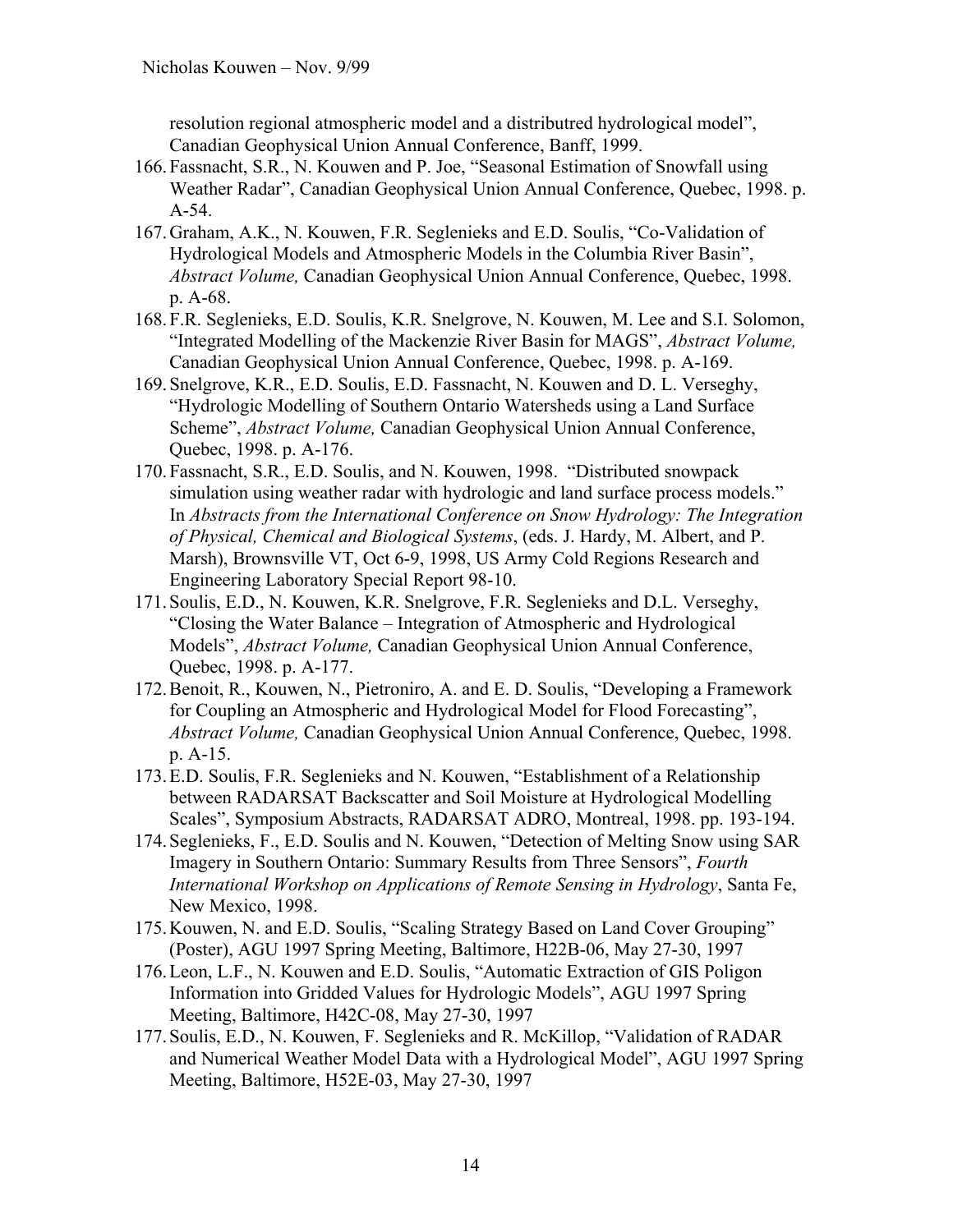- 178.Fassnacht, S.R., E.D. Soulis, N. Kouwen and T. Ridgway, "Direct Sublimation of a Seasoned Snowpack", Joint Canadian Geophysycal Union-Hydrology Section/54th Eastern Snow Conference/65 Western Snow Conference, Banff, Alberta, May 3-8, 1997
- 179.Snelgrove, K.R., E.D. Soulis, S.R. Fassnacht, and N. Kouwen, 1997. "Closing the Water Balance on Land Surface Process Models: Coupling the WATFLOOD Hydrologic Model with the Canadian Land Surface Process Model CLASS." *EOS Trans., AGU,* Spring Meet. Suppl., **78**(22): S305.
- 180.Fathi-Moghadam, M. and N. Kouwen, "An Index for Shape and Rigidity of Tall Vegetative Roughness", Canadian Geophysical Union, Banff, Alberta, May 5-10, Abstract#38, 1996.
- 181.McKillop, R., N. Kouwen and E.D. Soulis, "Application and Analysis of a Watershed-Scale Wetland Hydrologic Model" (Poster), Canadian Geophysical Union, Banff, Alberta, May 5-10,Abstract #47, 1996.
- 182.Kouwen, N., F. Seglenieks, E.D. Soulis, R. Benoit, J. Mailhot, P. Pellerin, V. Lee, M. Danard and W.Q. Chin, "Modelling Large Watersheds with Numerical Weather Data", Canadian Geophysical Union, Banff, Alberta, May 5-10, Abstract # 26, 1996
- 183.Hamlin, L. Pietroniro, A., T.D. Prowse. R. Soulis and N. Kouwen, "Snowmelt hydrologic modelling of the lower Liard River valley", Canadian Geophysical Union, Banff, Alberta, May 5-10, Abstract #27, 1996
- 184.Pietroniro, A., T. Prowse, L. Hamlin, N. Kouwen and E.D. Soulis, "*Application of a Grouped Response Unit Hydrologic Model in a Discontinuous Permafrost Region*", Scientific Meeting of the Canadian Geophisical Meeting, Banff, Alberta, May 22-26, 1995. Abstract No. 187
- 185.Abdeh-Kolahchi, A., E.D. Soulis, N. Kouwen and T. Pultz, "Estimating soil moisture at a watershed scale using satellite imagery and ground-based weather radar", 15th AGU Hydrology Days, Fort Collins, Colorado, April 3-7, 1995.
- 186.Eley, F. Joe, T. W. Krauss, D. Lettenmaier, N. Kouwen, E. D. Soulis, 1995, "Spatial and temporal characteristics of precipitation during the BOREAS summer 1994 field campaigns", Poster Presentation: 21st Annual General Meeting of the Canadian Geophysical Union. May 22-26, 1995, Banff, AB.
- 187.Krauss, T. W., F. Joe Eley, D. Lettenmaier, N. Kouwen, E. D. Soulis, 1995, "Spatial and temporal characteristics of precipitation during the BOREAS summer 1994 field campaigns", Poster Presentation: 9th Annual Congress of the Canadian Meteorological and Oceanographic Society at Kelowna, British Columbia, 29 May - 2 June,1995.
- 188.Kouwen, N., E.D. Soulis, J.R. Donald, C. Crozier and S.Y. Chiau, "*Continuous Hydrologic Modelling Using Remotely Sensed Data"* Scientific Meeting of the Canadian Geophisical Meeting, Banff, Alberta, May 14-18, 1994. Abstract No. 38
- 189.Kouwen, N., T. Neff, E.D. Soulis, 1995, "The hydrometric field program for BOREAS during 1994", presented at AGU Spring Meeting, Baltimore, MD, May/June, 1995, EOS Supplement, April 11, 1994 (Abstract).
- 190.Zypchen, A., N. Kouwen, D.M. Harley and D. Andreas, "Distributed Modelling for the Evaluation of Erosion Potential" *Canadian Hydrology Symposium,* Hamilton, Ontario, Fall 1990.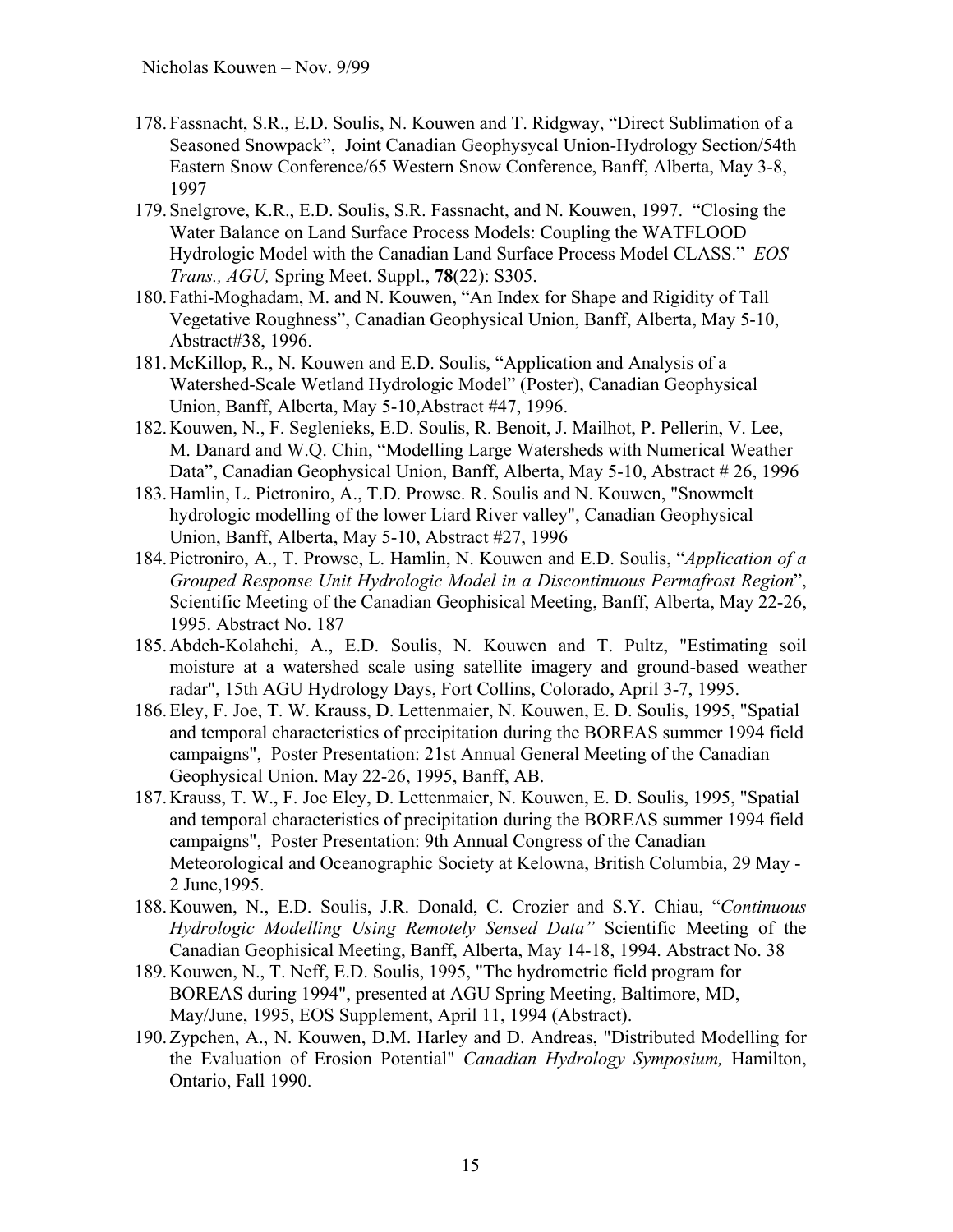- 191.Kouwen, N. and R.A. Harrington, "User-Friendly Hydrology A menu Driven Flood Forecast System" for the *Canadian Hydrology Symposium*, Hamilton, Ontario, May 1990.
- 192.McBean, E., G.J. Farquhar, N. Kouwen and O. Dubec, "Prediction of Ice Cover Formation and Growth Rate, and the Effects on Dissolved Oxygen", Presented at the *13th Canadian Symposium on Water Pollution Research*, McMaster University, Hamilton, Ontario. Feb. 1978.
- 193.Keenhan, T., D. Hodgins and N. Kouwen, "Four Case Histories of Hydraulic Modelling", *ASCE Hydraulics Specialty Conference*, Purdue, August, 1976.

#### **Conference Presentations**

- 194.Fassnacht, S.R., N. Kouwen, and E.D. Soulis, 1998. "Seasonal snowfall estimation using weather radar." Presentation for the *Canadian Geophysical Union-Hydrology Section* at Quebec 1998, Carrefour in Earth Sciences, Quebec City PQ, May 18-20.
- 195.Fassnacht, S.R., E.D. Soulis, N. Kouwen, and T.P. Ridgway, 1997. "Direct sublimation of a seasoned snowpack." Presentation at the 54<sup>th</sup> Annnual Eastern *Snow Conference*, Banff AB, May 3-8.

# **Sections in Books**

- 196.Kouwen, N. and S-F. Mousavi. (2002). "WATFLOOD/SPL9 Hydrological Model and Flood Forecasting System" in "Mathematical Models of Watershed Hydrology", Ch. 15. in Mathematical Models of Large Watershed Hydrology, ed. V.P. Singh and D. K. Frevert, WRP, Highlands Ranch, Colorado. 649-685.
- 197.In "*Engineering Analysis of Fluvial Systems*" Published by Simons, Li & Associates, Fort Collins, Colo., USA, 1982. Section 6.7 "Resistance to flow in Vegetated Channels"

Section 12.3 "Use of Vegetation and its Impact on Channel Stability"

#### **Reports**

- 198.Kouwen, N. and A. Fogg. (2002). "Flow Modelling of the Power Canal for the Beeton Hydro-electric Development", Waterloo Reseach Institute, Project No. 3257901, University of Waterloo, ON. 77 pages.
- 199.Kouwen, N., A.K. Bingeman and D.A. Pietroniro. "The setup of the WATFLOOD Distributed Hydrologic Model over the McGill Radar Coverage for ENHANCED NOWCASTING OF EXTREME WEATHER", Year 1 Interim Report, Submitted to Isztar Zawadzki J.S. Marshall Radar Observatory, McGill University. 51 pages.
- 200.Bacchi, B. and R. Ranzi. Ed. "Runoff and Atmospheric Processes for flood HAzard forEcasting and controL", RAPHAEL Final Report, EU Contract ENV 4-CT97- 0552. Kouwen, N. and J. Innes contrbutors. June 2000. 344 pages.
- 201.Kouwen, N., E.D. Soulis and F.R. Seglenieks. "The application of the WATFLOOD flood forecasting system to the Peace-Athabaska Delta", for BC Hydro, Waterloo Research Institute Project No. 2923001. March 2000.
- 202. "Coupled MC2-Watflood flood forecasting" Special Issue report in the MAP-SOP-HYD Experiments. Università Degli Studi di Brescia, Italy.
- 203.Kouwen, N., D. Roche and J. Innes. "Physical Model Study of Grand Falls Power Canal and Behavioural Louvre Fish Diversion System", for Abitibi-Price Inc. Grand Falls-Windsor, Newfoundland, Waterloo Research Institute Project No. 28853, April 1999. 38p.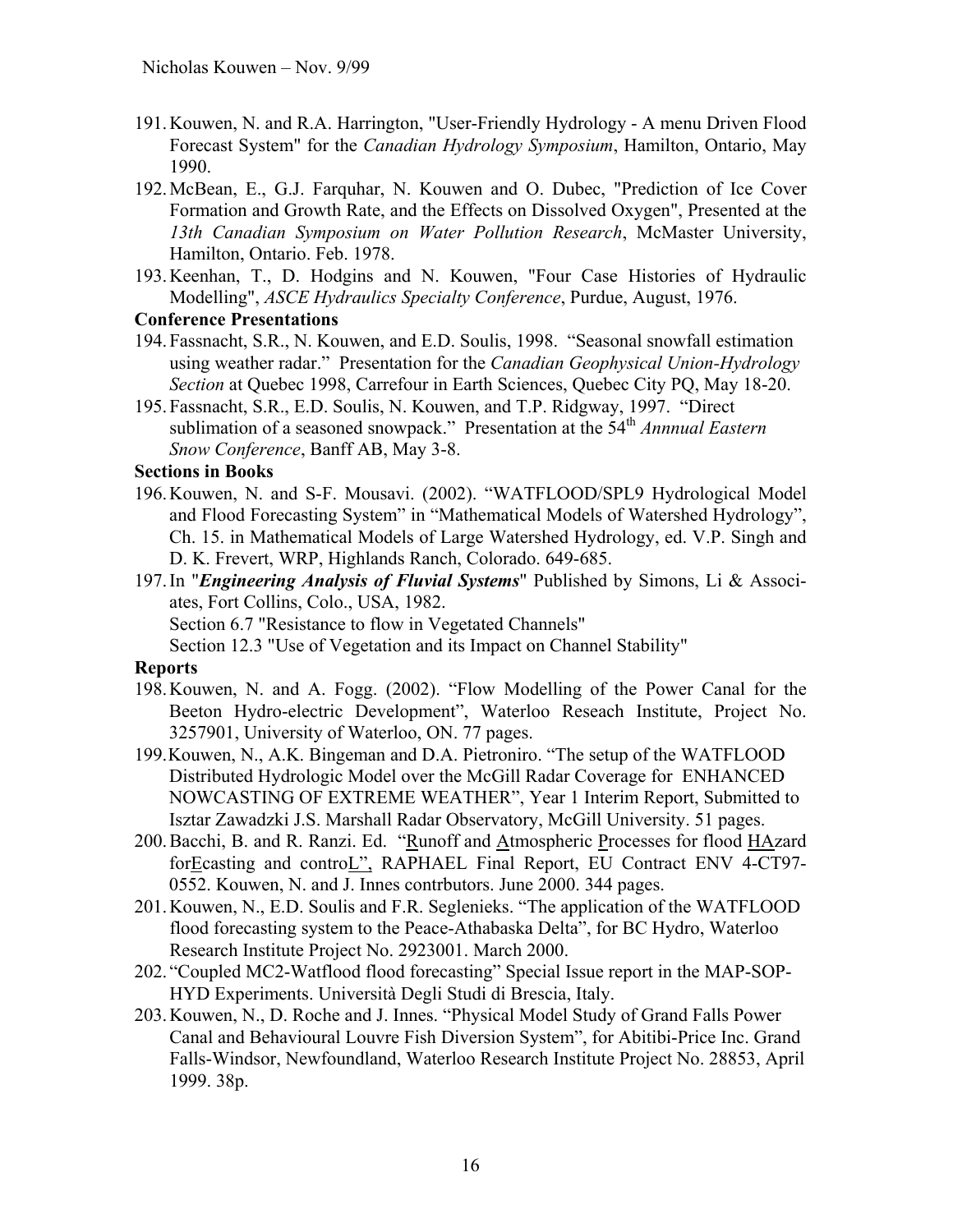- 204.Kouwen, N., E.D. Soulis, F. Seglenieks and A. K. Graham, *The Use of Storm Rainfall Data and Distributed Hydrologic Models for the Estimation of Peak Flows for the Columbia River Basin*, Summary Report, prepared for the Hydroelectric Engineering Division, B.C. Hydro, by the Waterloo Research Institute, Project No. 2619801, March, 1997, 131 pages.
- 205.Kouwen, N., F. Seglenieks and E.D. Soulis, *The Use of Storm Rainfall Data and Distributed Hydrologic Models for the Estimation of Peak Flows for the Columbia River Basin*, Progress Report No. 3, prepared for the Hydroelectric Engineering Division, B.C. Hydro, by the Waterloo Research Institute, Project No. 2336801, September 25, 1996 127 pages.
- 206.Kouwen, N. F. Seglenieks and E.D. Soulis, "*The Use of Storm Rainfall Data and Distributed Hydrologic Models for the Estimation of Peak Flows for the Columbia River Basin*", Progress Report No. 2, Waterloo Research Institute, Project No. 2336801, for the Hydroelectric Engineering Division, B.C. Hydro, University of Waterloo, Waterloo, Ontario, March 1995. 58 p.
- 207.Seglinieks, F., E.D. Soulis and N. Kouwen, "*Monitoring of Snow Cover during Melt for Martin River, NWT, Spring 1994*", Waterloo Research Institute, Project No. 2034201, for the Climate Research Branch, Atmospheric Environment Service, University of Waterloo, Waterloo, Ontario, March 1995. 53 p.
- 208.Soulis, E.D, A. Abdeh-Kolahchi and N. Kouwen, "*Grand River '93 Preliminary Comparison of ERS-1, API, and Ground Data*", Waterloo Research Institute, Project No. 2177401, for Canada Centre for Remote Sensing, Applications Division, August, 1994, 90 p.
- 209.Abdeh-Kolachi, A., E.D. Soulis and N. Kouwen, "*A comparison of ERS-1 Digital Numbers and the Antecedent Precipitation Index derived from Radar Rainfall*", Waterloo Research Institute, for Applications Division, CCRS, August 1994, 114 p.
- 210.Kouwen, N. and E.D. Soulis, "*The Use of Storm Rainfall Data and Distributed Hydrologic Models for the Estimation of Peak Flows for the Columbia River Basin*", Waterloo Research Institute, Project No. 2108101, for the Hydroelectric Engineering Division, B.C. Hydro, University of Waterloo, Waterloo, Ontario, March 1994. 35 p.
- 211.Seglinieks, F., E.D. Soulis and N. Kouwen, "*Monitoring of Snow Cover during Melt for Martin River, NWT, Spring 1993*", Waterloo Research Institute, Project No. 2034202, for the Climate Research Branch, Atmospheric Environment Service, University of Waterloo, Waterloo, Ontario, March 1994, 78 p.
- 212.Seglinieks, F., E.D. Soulis and N. Kouwen, "*Monitoring of Snow Cover during Melt for Martin River, NWT, Spring 1992*", Waterloo Research Institute, Project No. 2034201, for the Climate Research Branch, Atmospheric Environment Service, University of Waterloo, Waterloo, Ontario, March 1994, 62 p.
- 213.Kouwen, N, "*Remote Sensing for Flood Forecasting*", Waterloo Research Institute, Project No. 1425201 for the Ontario Ministry of Natural Resources, University of Waterloo, Waterloo, Ontario, 1989, 58 pages.
- 214.Kouwen, N., "*Silt Fences to Control Sediment Movement on Construction Sites*", Waterloo Research Institute, Project No. 1390001 for the Ministry of Transportation of Ontario, University of Waterloo, Waterloo, Ontario, 1989, 54 pages.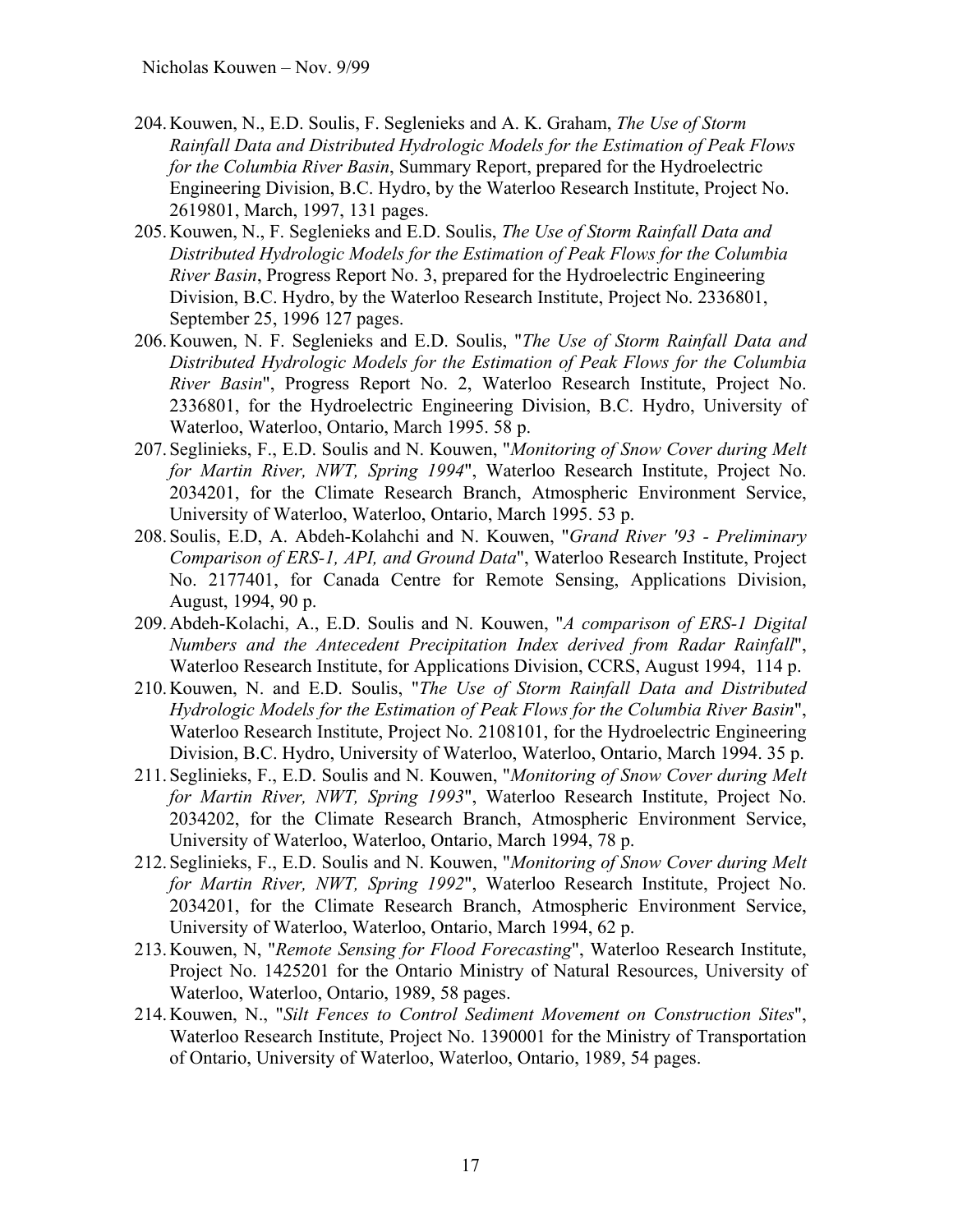- 215.Kouwen, N., "*Silt Curtains to Control Sediment Movement on Construction Sites*", Waterloo Research Institute, Project No. 1390001 for the Ministry of Transportation of Ontario, University of Waterloo, Waterloo, Ontario, 1989, 26 pages.
- 216.Kouwen, N., "*Dynamic Wave Flood Routing Sensitivity Study*", Waterloo Research Institute, Final Report, Project No. 403-18, University of Waterloo, Waterloo, Ontario, 1986, 60 pages.
- 217.Kouwen, N., "*Flood Routing Sensitivity Study*", Waterloo Research Institute, Final Report, Project No. 111-11, University of Waterloo, Waterloo, Ontario, 1983.
- 218.Kouwen., N., R.M. Li and D.B. Simons, "*Velocity Measurements in a Channel Lined with Flexible Plastic Roughness Elements*", Technical Report No. CER79-80-NK-RML-DBS11, Dept. of Civil Engineering, Colorado State University, Fort Collins, Colo. 1979.
- 219.Kouwen., N., R.M. Li and D.B. Simons, "*Annotated Bibliography on Resistance to Flow in Vegetated Channels*", Technical Report No. CER79-80NK-RML-DBS11, Dept. of Civil Engineering, Colorado State University, Fort Collins, Colo. 1979, 28 pages.
- 220.Simons, D.B., R.M. Li, V.M. Ponce, D.M. Hartley, K.G. Eggert, J.N.H. Ho., J. Wedman, T.J. Ward and N. Kouwen, "*Literature Review on Effectiveness of Vegetation Buffer Strips*", Dept. of Civil Engineering, Colorado State University, 1979.
- 221.Kouwen, N., "*Oakville Water Treatment Plant Low Lift Pump Pit Model Test*", Waterloo Research Institute, Final Report, Project No. 708- 10, University of Waterloo, Waterloo, Ontario, 1978.
- 222.Kouwen, N., "*Flood Mapping for Raewood Estate Subdivision*", Waterloo Research Institute, Final Report, Project No. 708-08, October, 1977, 5 pages.
- 223.James F. MacLaren Ltd. Environmental Consultants, "*Studies of Sedimentation and Water Quality at the Humber River Mouth*", Final Report to the Metropolitan and Region Conservation Authority, August 1975, 33 pages.
- 224.Kouwen, N., "*Testing of Transition Sections, Butterfly Valves and Couplings*", Waterloo Research Institute, Final Report, Project No. 1103, April, 1972, 28 pages.
- 225.Kouwen, N., "*Hydrant Rating*", Waterloo Research Institute, Final Report, Project No. 0102, March 18, 1971, 9 pages.
- **Users Manuals**
- 226.Kouwen, N., "*SIMPLE A Watershed Model for Flood Forecasting*", Users Manual, Department of Civil Engineering, University of Waterloo, Waterloo, Ontario. March 1986, 92 pages.
- 227.Kouwen, N., "*Design and Analysis of Grassed Channels*", Users Manual, Department of Civil Engineering, University of Waterloo, Waterloo, Ontario, Dec. 1985, 14 pages.
- 228.Kouwen., N. and G. Garland, "*HYMO-BASIC, An adaptation of HYMO: Problem-Oriented Computer Language for Hydrologic Modelling*", Dept. of Civil Engineering, University of Waterloo, Waterloo, Ont. January 1984, 88 pages.

#### **Software**

**WATFLOOD** Flash Flood Forecasting System - A set of menu driven computer programs to provide flood forecasters a user-friendly micro-computer environment for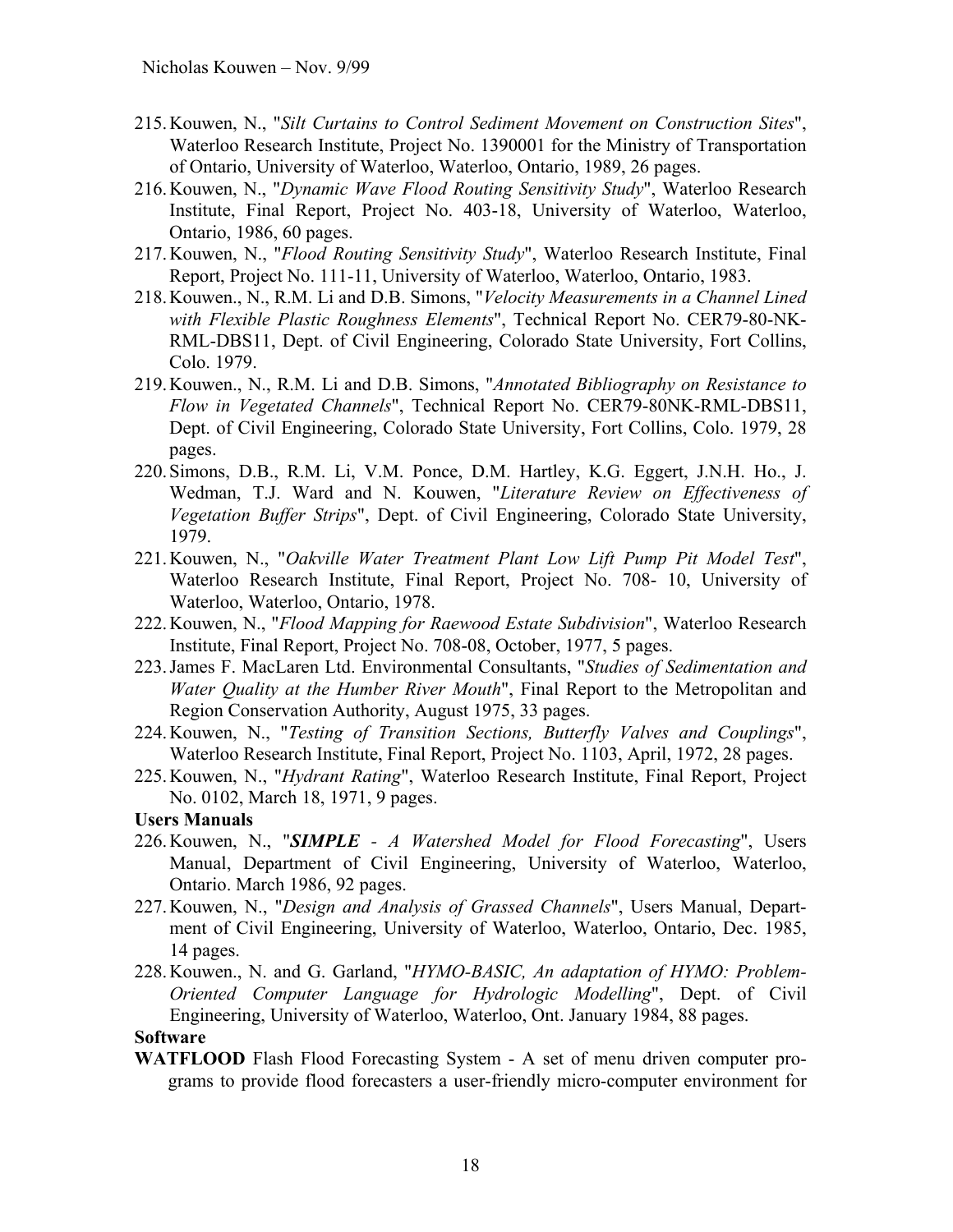processing weather radar precipitation data in real-time for the purpose of flood forecasting.

Under development since 1972.

Water Utilities - A set of programs to perform about 30 commom tasks in hydraulic and hydrologic engineering. Primarily for instructional use.

#### **Workshops**

- WATFLOOD Workshops Environment Canada, Fredericton, Toronto (twice), Vancouver, Oct. 1999-March 2000, Introduce meteorologists and hydrologists to real-rime flood forecasting.
- WATFLOOD Workshop National Hydrologic Research Centre, Environment Canada, Saskatoon, Sk. July 1999
- Workshop on Environmental System Modelling of Severe Precipitation Events, Sponsered by CERCA ( Centre de Recherche en Calcul Applicué, Montreal, December, 1996. By Invitation.
- WATFLOOD Training Workshop, BC HYDRO, Burnaby, B.C., March 25-29, 1996.
- Radar Workshop Radar and Remote Sensing, Sponsored by the Communications Research Laboratory of McMaster University, the Telecommunications Research Institute of Ontario, the Institute for Space and Terrestrial Science and The Atmospheric Environment Service, Nov. 3-4, 1992, Toronto, Ontario. By Invitation.
- Flood Damage Reduction Workshop (FDRP), Sponsered by the Water Conservation and Management Branch, Ontario Ministry of Natural Resources, November 2-3, 1989, Toronto, Ontario. One of four speakers to present studies carried out under the FDRP. Topic: "WATFLOOD - A real-time flood forecasting model using radar rainfall and satellite land use data. Audience: Conservation Authorities personnel dealing with flood plain management and flood forecasting.

#### **Panel Participation**

- Nextrad Hydrology Symposium, Sponsered by the US National Weather Service, US Geological Survey, US Army Corps of Engineers, the UNISYS Corp., and the University of Oklahome. By invitation sat an a panel to discuss the "Methodologies for Radar-Raingauge Analysis" for hydrologic applications. October, 1988
- International Conference on Channel Flow and Catchment Runoff, By invition sat on a panel of experts to discuss the future of Manning's formula, Universty of Virginia, Charlottesville, Virginia, USA, May 22-26, 1989

## **Training Seminar**

Watflood/Simple Flood Forecasting Demonstration and System Description Seminar, Environment Canada, Hull, Quebec, June 11-12, 1992.

#### **Seminars (by invitation)**

"Coupling of Numerical Weather Prediction Models and Hydrological Models" Meso Scale Alpine Project Operations Centre, Innsbruck, Sept. 1999.

ETH, Zurich, January, 2000.

"Hydrological Modelling - The Efficient Way"

McGill University, December, 1996

"Resistance/Drag characteristics of vegetation: Analytical Approaches"

HYDRA 2000 - IAHR Congress, London U.K., 1995.

"Remote Sensing for Flood Forecasting"

School of Engineering, University of Guelph, November 1990.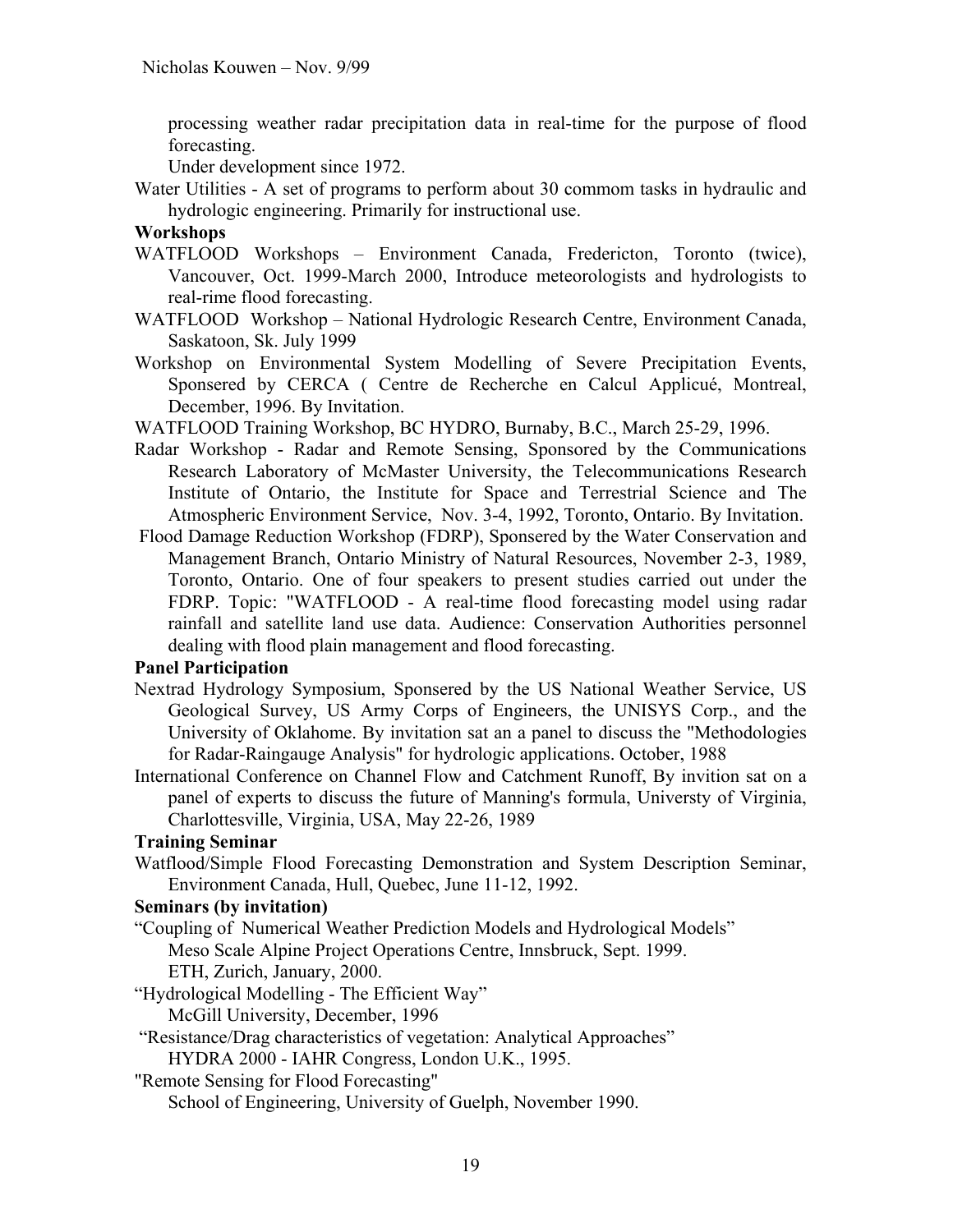"Flood Forecasting based on Weather Radar Precipitation Measurements"

U.S. Dept. of Agriculture, ARS, Fort Collins, Colo. June 1988

Environment Canada, Ottawa. April 1988

 Conservation Authorities and Water Management Branch, Ministry of Natural Resources, Ontario. May 1987.

Grand River Conservation Authority, Cambridge, 1987.

Alberta Research Council, March, 1986

- "Flow Resistance and Stability of Grassed Channels", Agricultural Research Service, U.S. Department of Agriculture, Stillwater, Oklahoma, July, 1986.
- "Design of Grassed Channels", Dept. of Civil Engineering, University of Alberta, February, 1986
- "Flow Resistance in Grassed Channels", Engineering Research Center, Colorado State University, Fort Collins, Colorado, November, 1978
- "Hydraulic Models Case Histories", School of Engineering, Lakehead University, January, 1980.
- "A computer Program for Hydrologic Simulation of Storm Runoff in Southern Ontario", Toronto Hydrology Group, October, 1972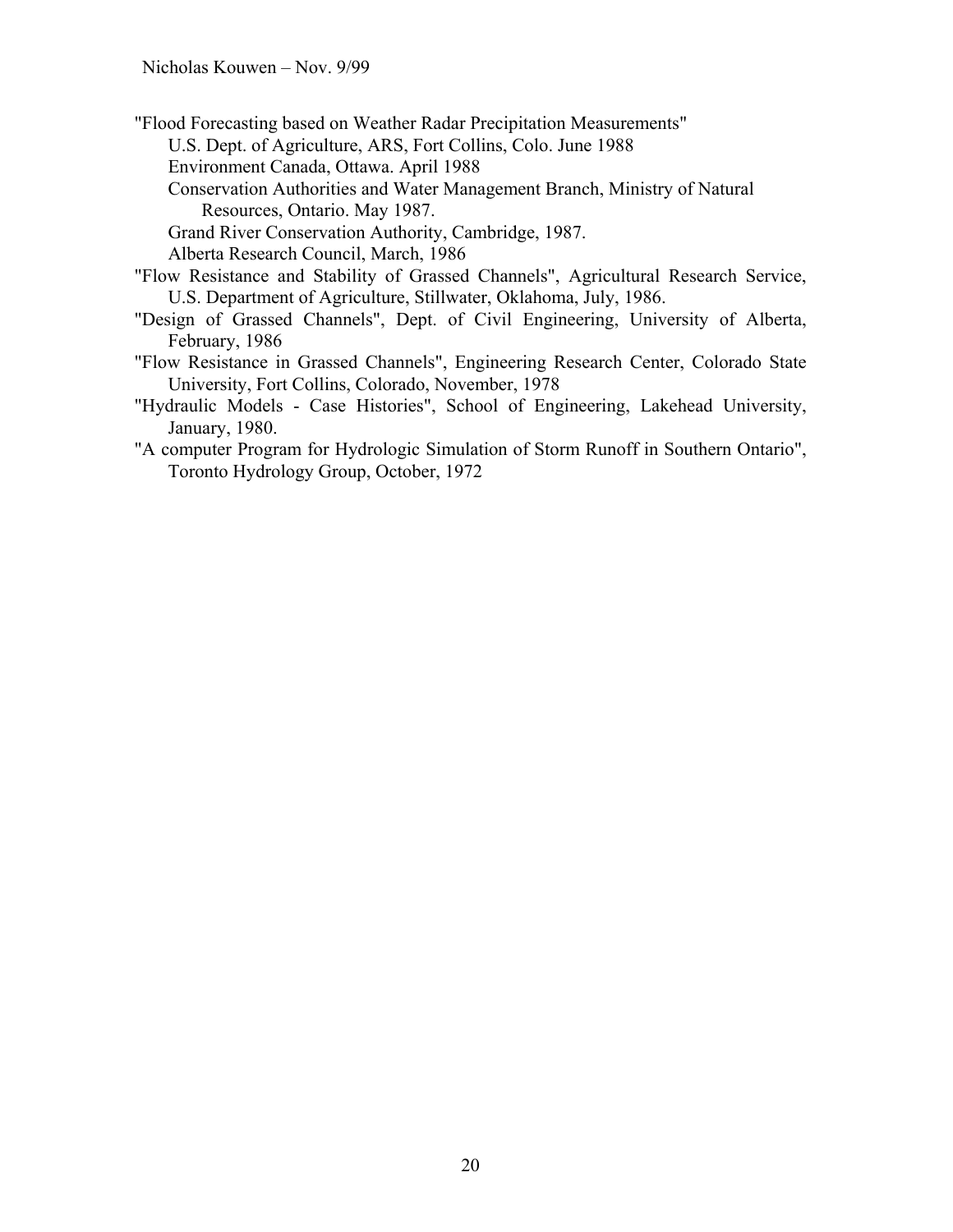# **PROFESSIONAL ACTIVITIES**

# **Thesis Examiner or Reader**<br>1990-1991 **Examin**

| тисяя рааннист от клачен               |                                                                     |
|----------------------------------------|---------------------------------------------------------------------|
| 1990-1991                              | Examiner of the Association of Professional Engineers of Ontario    |
|                                        | <b>Consulting and Technology Transfer Activities</b>                |
| <b>Environment Canada</b>              |                                                                     |
| 2004-2007                              | Consultant – Integration of WATFLOOD in Environment Canada          |
|                                        | research and operational software.                                  |
| 1996-2002                              | Numerical weather models and hydrological model coupling real-      |
|                                        | time flood forecasting Participated in the Mesoscale Alpine Project |
|                                        | (MAP) and RAPHAEL.                                                  |
| 1992-                                  | Flow forecasting demonstration system and personnel training        |
| Abitibi-Price Inc.                     |                                                                     |
| 1999-2002                              | Physical Model study of the Grand Falls NF. hydropower intake       |
|                                        | canal and fish diversion structure.                                 |
| <b>BC</b> Hydro                        |                                                                     |
| 1992-2000                              | Numerical weather models and hydrological model coupling for        |
|                                        | dam safety studies                                                  |
| Ministry of Natural Resources, Ontario |                                                                     |
| 1996-                                  | Flood forecasting system for Northern Ontarion rivers               |
| Ministry of Transportation, Ontario    |                                                                     |
| 1988-1989                              | Study of Silt Fences and Barriers                                   |
|                                        | <b>Conservation Authorities and Water Management Branch</b>         |
| Ministry of Natural Resources, Ontario |                                                                     |
| 1989                                   | Applied the WATFLOOD flood forecasting system to three test         |
|                                        | watersheds, namely, the Saugeen River, the Humber River, and the    |
|                                        | Rouge, Dufffen, Lynde and Oshawa Creek Areas.                       |
| 1984-1985                              | Studied the applicability of dynamic wave flood routing models to   |
|                                        | Southern Ontario rivers.                                            |
| 1983-1984                              | Conducted a study to investigate the applicability of the Variable  |
|                                        | Storage Coefficient Routing Technique on Ontario Rivers.            |
| 1972                                   | Employed to introduce watershed simulation models for flood         |
|                                        | forecasting.                                                        |
| George Wimpey Canada Ltd               |                                                                     |
| 1982                                   | Assessment of the Hydraulic Design of the Henry Sturm and           |
|                                        | Sandrock Greenways in Kitchener, Ontario.                           |
|                                        | Paragon Engineering Ltd., Kitchener, Ontario                        |
| 1987                                   | Model study for Colonial Creek, Waterloo                            |
| 1979-1982                              | Acted as a consultant to company personnel on water resources       |
|                                        | studies and flood mapping projects                                  |
|                                        | James F. MacLaren Ltd., Willowdale, Ontario                         |
| 1973-1978                              | Carried out a number of hydraulic model studies for projects being  |
|                                        | designed by James F. MacLaren Ltd. The following studies were       |
|                                        | undertaken through the Waterloo Research Institute:                 |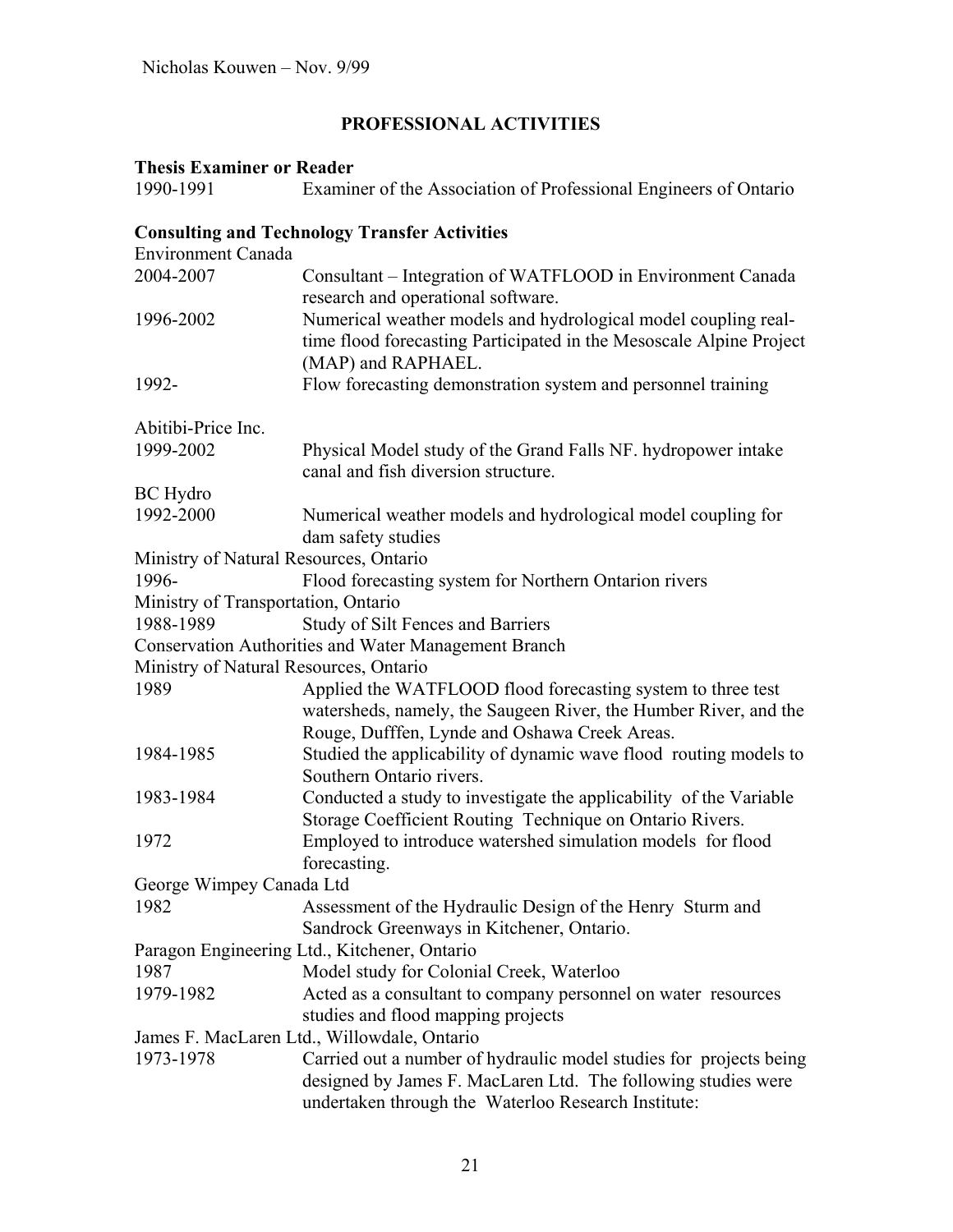| 1978                               | 1:5 model of the pumping pit of the Halton Region low lift<br>pumping pit. This study resulted in a novel approach to house 5<br>large pumps, which could not have been satisfactorily installed in<br>the pit otherwise.                                                                                                                                                                                                                                          |
|------------------------------------|--------------------------------------------------------------------------------------------------------------------------------------------------------------------------------------------------------------------------------------------------------------------------------------------------------------------------------------------------------------------------------------------------------------------------------------------------------------------|
| 1976                               | Model of the forebay of the cooling water pumping station for the<br>Lepreau Nuclear Power Generating Station in New Brunswick.<br>This study led to major alterations in the planned layout of the<br>pumping station.                                                                                                                                                                                                                                            |
| 1975                               | An air model of a section of Humber Bay to study the effect of a<br>proposed island constructed from landfill on the circulation<br>patterns in the vicinity. This work led to the thesis topic of Dr.<br>R.A. Harrington.                                                                                                                                                                                                                                         |
| 1973                               | Model study of the intakes for the highlevel pumping station of<br>the Easterly Filtration Plant in Metropolitan Toronto.                                                                                                                                                                                                                                                                                                                                          |
| 1973                               | Model Study of the Etobicoke Creek energy dissipater in<br>Brampton, Ontario.                                                                                                                                                                                                                                                                                                                                                                                      |
| Shully I. Solomon & Assoc.         |                                                                                                                                                                                                                                                                                                                                                                                                                                                                    |
| 1973                               | Involved with the development of a hydrologic simulation model<br>for assessing the Environmental Impact of the proposed Pickering<br>airport and community development.                                                                                                                                                                                                                                                                                           |
| Victaulic Co. Ltd.                 |                                                                                                                                                                                                                                                                                                                                                                                                                                                                    |
| 1971                               | Conducted laboratory tests to determine the headloss<br>characteristics of pipe couplings, pipe laterals and butterfly valves<br>produced by Victaulic.                                                                                                                                                                                                                                                                                                            |
| Canada Valve Ltd., Milton, Ontario |                                                                                                                                                                                                                                                                                                                                                                                                                                                                    |
| 1970-1983                          | Conducted laboratory tests to determine head losses and flow<br>characteristics of check valves, globe valves, and fire hydrants.<br>The tests on check valves uncovered serious hydrodynamic<br>instabilities which resulted when damping was introduced during<br>the closing cycle of the valves.<br>Tests on prototype valves were conducted at the University of<br>Waterloo while physical and mathematical models were<br>developed at McMaster University. |
|                                    | <b>Private Professional Engineering Activities</b>                                                                                                                                                                                                                                                                                                                                                                                                                 |
| 1975-1978                          | Prepared a number of flood hazard maps for small urban<br>developments.                                                                                                                                                                                                                                                                                                                                                                                            |
| 1969                               | Design of a 2'x 1.5' x 30' tilting flume at Conestoga College,<br>Kitchener, Ontario                                                                                                                                                                                                                                                                                                                                                                               |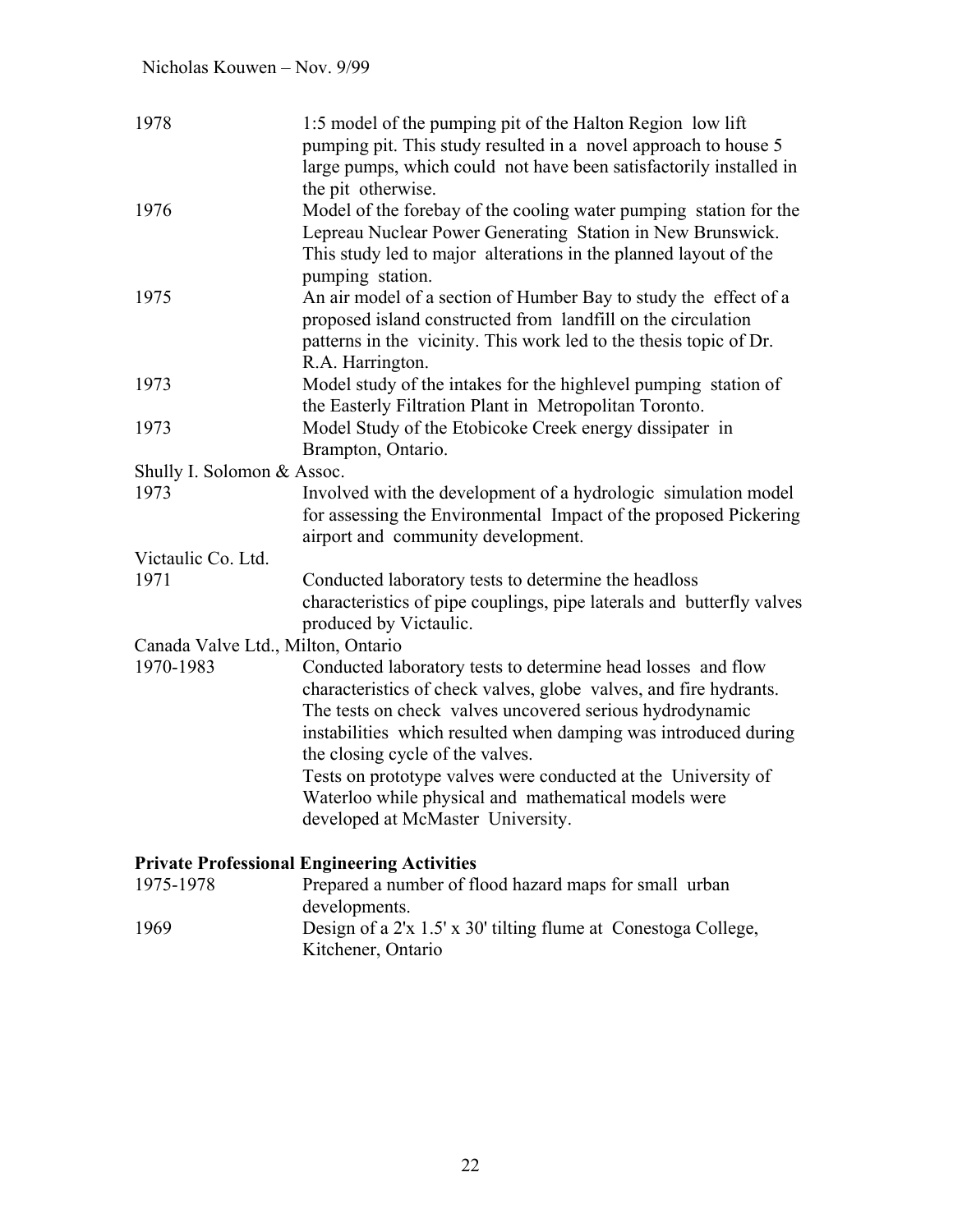# **TEACHING ACTIVITIES**

# **Thesis Supervision - PhD.**

| Completed          |                                                                                                                                             |
|--------------------|---------------------------------------------------------------------------------------------------------------------------------------------|
| E. Rodriguez       | 2005                                                                                                                                        |
| K. Snelgrove       | 2001                                                                                                                                        |
| A. K. Bingeman     | Improving Dam Safety Analysis by using Physically-Based<br>Techniques to Derive Estimates of Atmospherically<br>Maximum Precipitation. 2001 |
| R. McKillop        | Modelling the Rainfall-Runoff Response from a Headwater<br>Wetland, 1997                                                                    |
| M. Fathi-Moghadam  | Momentum Absorption in Non-Rigid, Non-Submerged,<br>Tall Vegetation along Rivers. Completed July, 1996.                                     |
| O.C. Rotunno Filho | Soil Moisture Mapping using Remote Sensing and<br>Geostatistics applied to Rainfall-Runoff Models. 1995.                                    |
| J.M. V. Samani     | Stability and Erosion of Vegetative Channel Linings. 1995.                                                                                  |
| A. Pietroniro*     | Basin-wide Remotely Sensed Soil Moisture Estimates with<br>Application to a Distributed Hydrologic Model. 1993.                             |
| J.R. Donald*       | Snowcover Depletion Curves and Satellite Snowcover<br>Estimates for Snowmelt Runoff Modelling. 1992.                                        |
| $D.M.$ Joy $^*$    | Particulate Transport Through a Porous Medium, August,<br>1989                                                                              |
| N. Dalezois        | Real Time Radar Rainfall Measurements for Hydrologic<br>Modelling, 1982.                                                                    |
| R.A. Harrington*   | Physical and Numerical Modelling of Hydrodynamics and<br>Diffusion, June 1978.                                                              |
| M.F.N. Mohsen*     | Gas Migration from Sanitary Landfills and Associated<br>Problems, August 1975.                                                              |

# **Thesis Supervision - M.A.Sc.**

| R. Jenuja            |                                                         |
|----------------------|---------------------------------------------------------|
| M. Liu               |                                                         |
| J. Innes             |                                                         |
| S. Carlaw            | Soil Moisture Accounting in Distributed Hydrological    |
|                      | Modelling, Dec. 2000.                                   |
| A. Cranmer           | Modelling the Non-linearities of Hydrologic Response to |
|                      | Storm Intensities using WATFLOOD, 1998.                 |
| T. Neff <sup>*</sup> | Mesoscale Water Balance of the Boreal Forest Using      |
|                      | Operational Evapotranspiration Approaches in a          |
|                      | Distributed Hydrologic Model, (completed S/96)          |
|                      | (cosupervised)                                          |
|                      |                                                         |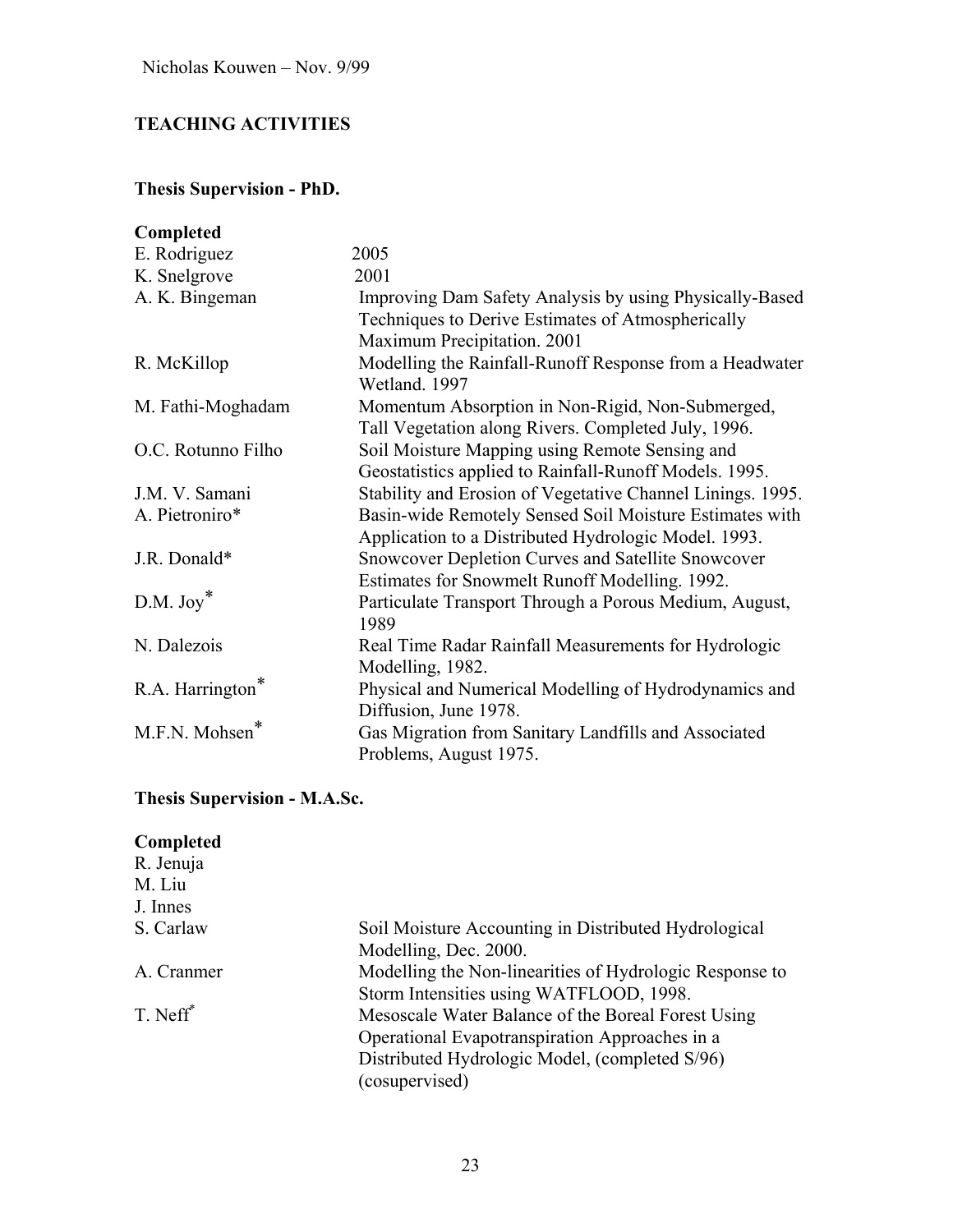| L.Hamlin*                | Snowmelt Hydrologic Modelling of Northern Wetland<br>Dominated River Basins, 1996 (completed S/96) |
|--------------------------|----------------------------------------------------------------------------------------------------|
|                          | (cosupervised)                                                                                     |
| K Snelgrove <sup>®</sup> | Combining WATFLOOD and CLASS - Including River                                                     |
|                          | Hydrology in Land Surface Process Models, 1996                                                     |
|                          | (completed S/96) (cosupervised)                                                                    |
| T. Tao                   | Use of Remotely Sensed Data for Improving Flood                                                    |
|                          | Forecasting, 1988                                                                                  |
|                          |                                                                                                    |
| T. Cooper                | Measuring the Enhancement Weather Radar Provides a                                                 |
|                          | Rain Gauge Network for Streamflow Forecasting, 1988                                                |
| G. Garland               | Resolution Considerations in using Radar Rainfall Data for                                         |
|                          | Hydrologic Modelling, 1986.                                                                        |
| W. Schutzman*            | Sediment Trapping by Vegetation, May 1981.                                                         |
| T. Mereu                 | Velocity Profiles of Vegetative Flow, October 1981.                                                |
| P. Scott*                | Numerical Modelling of Moisture Movement through                                                   |
|                          | Landfills, May 1980.                                                                               |
| E. Alade                 | Mathematical Model of Monthly Flows in SemiArid                                                    |
|                          | Regions, June 1978.                                                                                |
| John E. Gorrie           | Radar Precipitation Measurements in Hydrologic                                                     |
|                          | Modelling for Reservoir Operation, January 1977.                                                   |
| Oleh Dubec*              | Prediction of Ice Cover Formation, Extent and Effect on                                            |
|                          | Dissolved Oxygen, January 1977.                                                                    |
| T.W. Constable           | A Distributed Quantity-Quality Runoff Model for                                                    |
|                          | Assessing Potential Impact of Alternative Land Use                                                 |
|                          | Configuration, December 1974.                                                                      |
| R.A. Harrington*         | Dispersion Effects on Deoxygenation in Streams,                                                    |
|                          | December 1974.                                                                                     |
| D.B. Hodgins*            |                                                                                                    |
|                          | The Forces on an Unconsolidated Breakup Ice Jam at a                                               |
|                          | Boom, March 1974.                                                                                  |
| M.F.N. Mohsen*           | Clearing Velocity of Air Pockets in Water Lines,                                                   |
|                          | November 1972.                                                                                     |

\* Co-Supervisor

 $\frac{1}{2}$ 

# **Teaching responsibilities**

The following is a list of courses I have taught from one to 25 times since joining the University of Waterloo Engineering Faculty:

 GenE 121 Digital Computation CivE 223 Computer Workshop CivE 280 Fluid Mechanics CivE 291 Survey Camp CivE 381 Hydraulics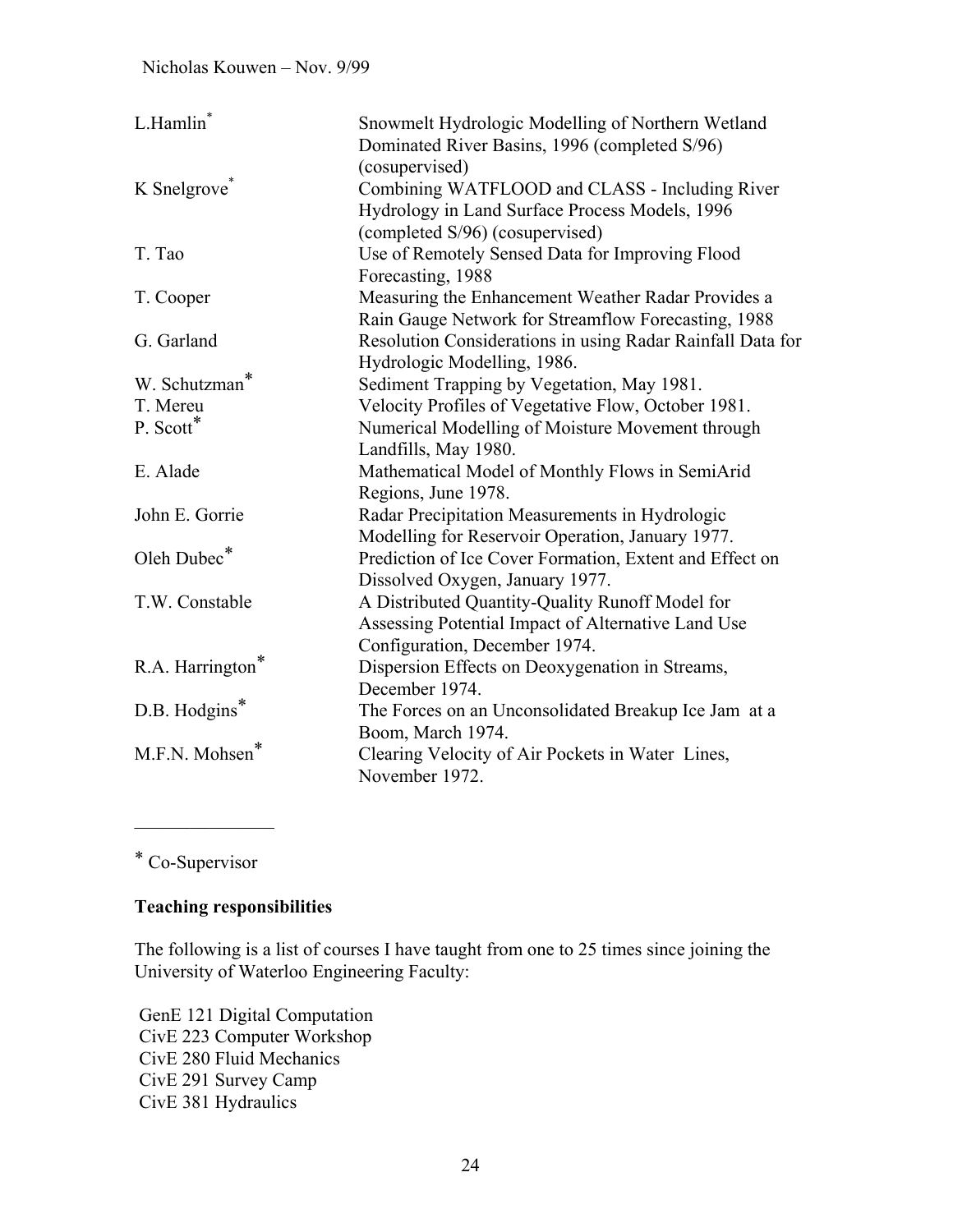Nicholas Kouwen – Nov. 9/99

 CivE 383/583 Water Distribution and Collection Systems CivE 483 Design of Urban Water Systems CivE 400 Civil Engineering Project 3 CivE 486 Hydrology CivE 589 Open Channel Hydraulics CivE 682 Free Surface Hydraulics Undergraduate Projects - 2 to 3 per year

#### **Administrative Appointments**

1979-1985, 1996-1998 Associate Professor and Associate Chairman for Undergraduate Studies Department of Civil Engineering University of Waterloo Waterloo, Ontario, Canada

# **Committee Memberships**

| Presidential search and nominating committee                  |
|---------------------------------------------------------------|
| Graduate student representative                               |
| Senate Committee on a Common Grading System                   |
| Student Advisory Council to the Department of                 |
| Coordination                                                  |
| Task force to revise "Guidelines for Writing a Work Report"   |
| Civil Engineering Graduate Studies Committee                  |
| <b>EMS Library Users Committee for Civil Engineering</b>      |
| Senate Library Committee for Engineering                      |
| Engineering Undergraduate Affairs Committee                   |
| Civil Engineering Examinations and Promotions Committee       |
| Engineering Examinations and Promotions Committee (Alternate) |
| Civil Engineering Curriculum Committee, Chairman              |
| Engineering Undergraduate Affairs Committee                   |
| Civil Engineering Computing Committee, Chairman               |
|                                                               |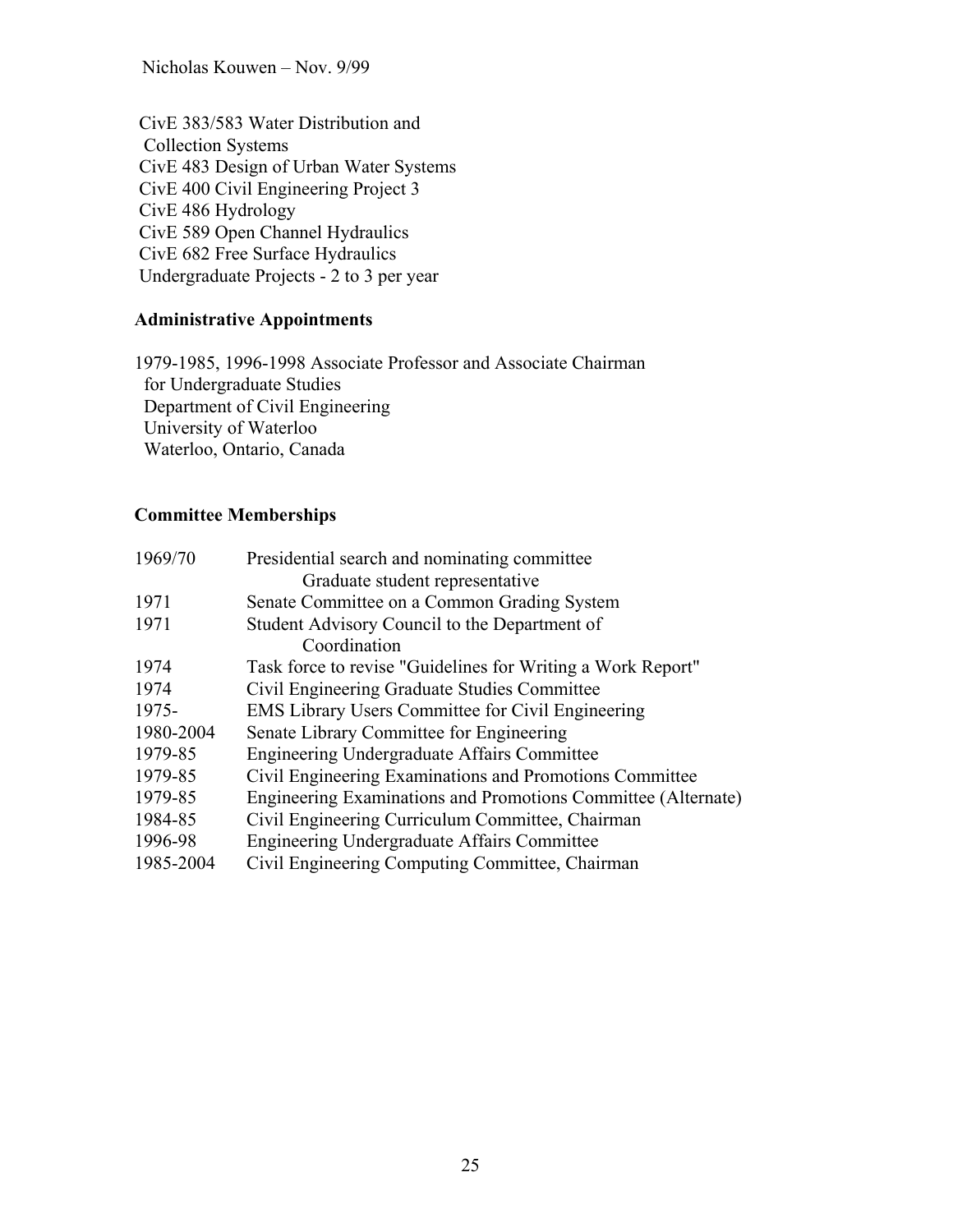### **EMPLOYMENT HIGHLIGHTS**

Department of Civil Engineering, University of Waterloo

1970-Present Employed as an Assistant, Associate and Professor with Undergraduate teaching responsibilities in Fluid Mechanics, Hydraulics, Hydrology and additional lower level courses of a general nature. Also responsible for a Graduate course in Hydraulics and Gradute Student Supervision. Additional duties include serving as Associate Chairman for Undergraduate Studies, Library Representative of the Department of Civil Engineering and the Engineering Computer Committee.

> Has conducted research into the use of Radar and Numerical Weather model data for use in Hydrologic Simulation Models. The objective of the research was to improve estimates of precipitation for storms in a real time, distributed format for flood forecasting purposes. A summary of current research topics and research objectives is given elsewhere.

> Acted as Library Representative for the Department of Civil Engineering and as such was responsible for the acquisition of Civil Engineering Library material for the University Library.

> Acted as Consultant in the fields of Hydraulics and Hydrology to private groups and Government.

1966-1970 Enrolled as a Graduate Student in the Ph.D. Program at Waterloo while on a National Research Council of Canada Scholarship. At the University of Waterloo the emphasis is placed on independent research to qualify for a Ph.D. degree. His research topic, "Flow Retardance in Vegetated Channels", was of his own choosing, with Professor T.E. Unny of the University of Waterloo as his advisor and Professor V.T. Chow of the University of Illinois as his external examiner.

Department of Civil Engineering, Colorado State University

1978-1979 Employed as a Visiting Professor to conduct research on the flow resistance and sediment trapping characteristics of vegetated channels and vegetative buffer strips. The overall objective of the research was to determine the width of a vegetative buffer strip between a water course and activity which encourages soil erosion such as road building, logging, mining and farming. The approach taken was to mathematically model in detail the physical processes